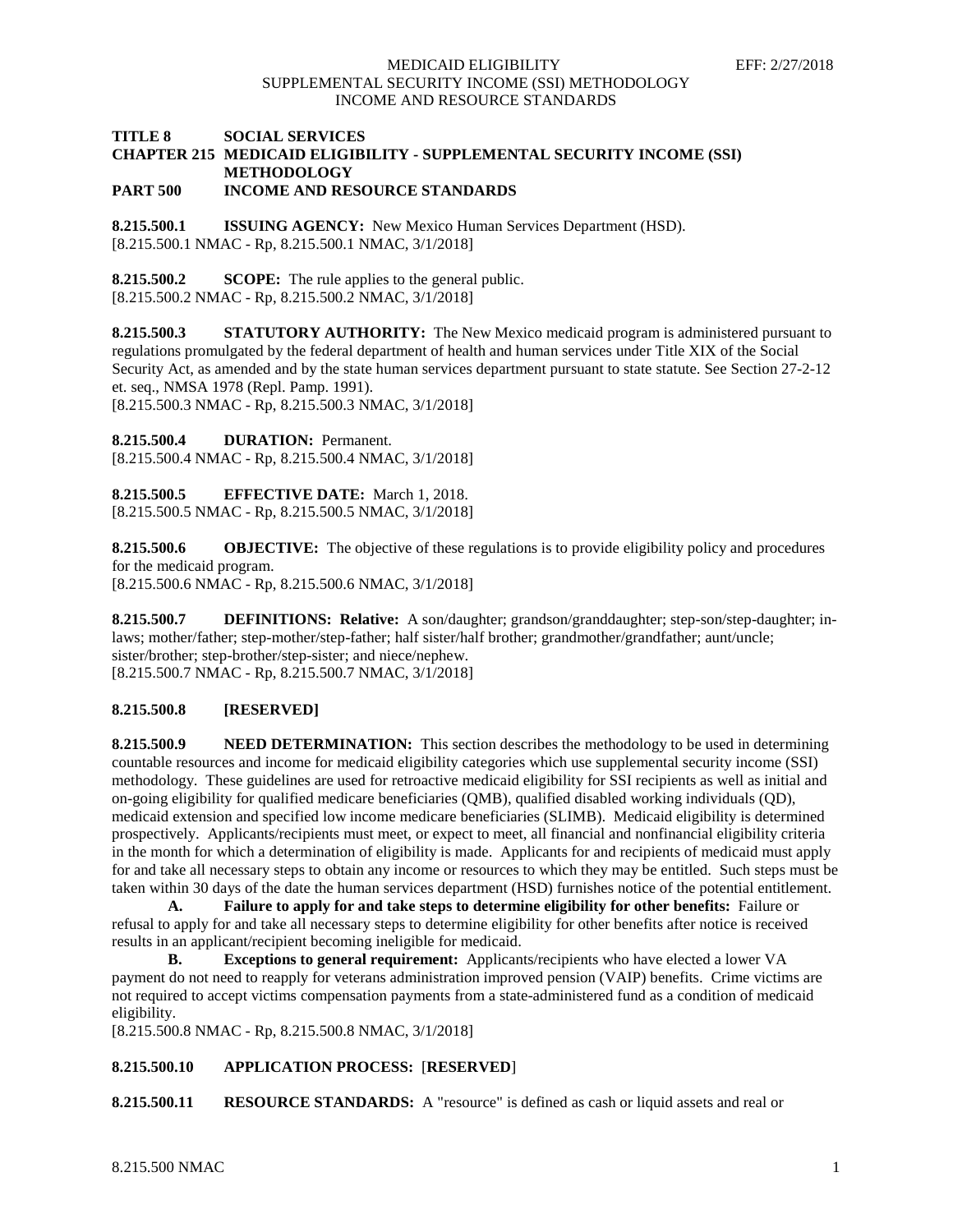personal property which is owned and can be used either directly, or by sale or conversion, for the applicant/recipient's support and maintenance. Resources may be liquid or non-liquid and may be excluded from the eligibility determination process under certain conditions. A liquid resource is an asset which can readily be converted to cash. A non-liquid resource is an asset or property which cannot readily be converted to cash.

**A. Resource determination:** The resource determination is made as of the first moment of the first day of the month of application. An applicant/recipient is ineligible for any month in which his/her countable resources exceed the allowable resource standard as of the first moment of the first day of the month. Changes in the amount of countable resources during a month do not affect eligibility or ineligibility for that month.

**B. Distinguishing between resources and income:** Resources must be distinguished from income to avoid counting a single asset twice. As a general rule, ownership of a resource precedes the current month while income is received in the current month. Income held by an applicant/recipient until the following month becomes a resource.

[8.215.500.11 NMAC - Rp, 8.215.500.11 NMAC, 3/1/2018]

**8.215.500.12 APPLICABLE RESOURCE STANDARDS:** The resource standard for medicaid extension as well as retroactive SSI medicaid eligibility determinations is \$2,000. See Section 8.240.500.10 NMAC for resource standards applicable to QMB. See Section 8.242.500.10 NMAC for standards applicable to the qualified disabled working individuals program. See Section 8.245.500.10 NMAC for standards applicable to the SLIMB program.

**A. Liquid resources:** The face value of liquid resources such as cash, savings or checking accounts is considered in determining medicaid eligibility. The countable value of resources such as securities, bonds, real estate contracts and promissory notes is based on their current fair market value.

**(1)** An applicant/recipient must provide verification of the value of all liquid resources. The resource value of a bank account is customarily verified by a statement from the bank showing the account balance as of the first moment of the first day of the month in question. If an applicant/recipient cannot provide this verification, the ISD worker sends a bank or postal savings clearance to the appropriate institution(s).

**(2)** If the applicant/recipient can demonstrate that a check was written and delivered to a payee but not cashed by the payee prior to the first moment of the first day of the month, the amount of that check is subtracted from the applicant/recipient's checking account balance to arrive at the amount to be considered a countable resource.

**B. Non-liquid resources:** The value of non-liquid resources is computed at current fair market value. See below for discussion of equity value.

**(1) Real property:** If an applicant/recipient is the sole owner of real property other than a home and has the right to dispose of it, the entire equity value is included as a countable resource. If an applicant/recipient owns property with one or more individuals and the applicant/recipient has the right, authority or power to liquidate the property or his/her share of the property, it is considered a resource. If a property right cannot be liquidated, the property will not be considered a resource to the individual. The applicant/recipient must provide a copy of the legal document which indicates his/her interest in the property.

**(2) Vehicles:** One automobile is totally excluded regardless of value if it is used for transportation for the individual or a member of the individual's household. Any other automobiles are considered to be Non-liquid resources. Equity in the other automobiles is counted as a resource. Recreational vehicles and boats are considered household goods and personal effects rather than vehicles.

**(3) Household goods and personal effects:** Household goods and personal effects are considered countable resources if the items were acquired or are held for their value or are held as an investment. Such items can include but are not limited to: gems, jewelry that is not worn or held for family significance, or collectibles.

[8.215.500.12 NMAC - Rp, 8.215.500.12 NMAC, 3/1/2018]

**8.215.500.13 COUNTABLE RESOURCES:** Before a resource can be considered countable, the three criteria listed below must be met.

**A. Ownership interest:** An applicant/recipient must have an ownership interest in a resource for it to be countable. The fact that an applicant/recipient has access to a resource, or has a legal right to use it, does not make it countable unless the applicant/recipient also has an ownership interest in it.

**B. Legal right to convert resource to cash:** An applicant/recipient must have the legal ability to spend the funds or to convert non-cash resources into cash.

**(1) Physical possession of resource:** The fact that an applicant/recipient does not have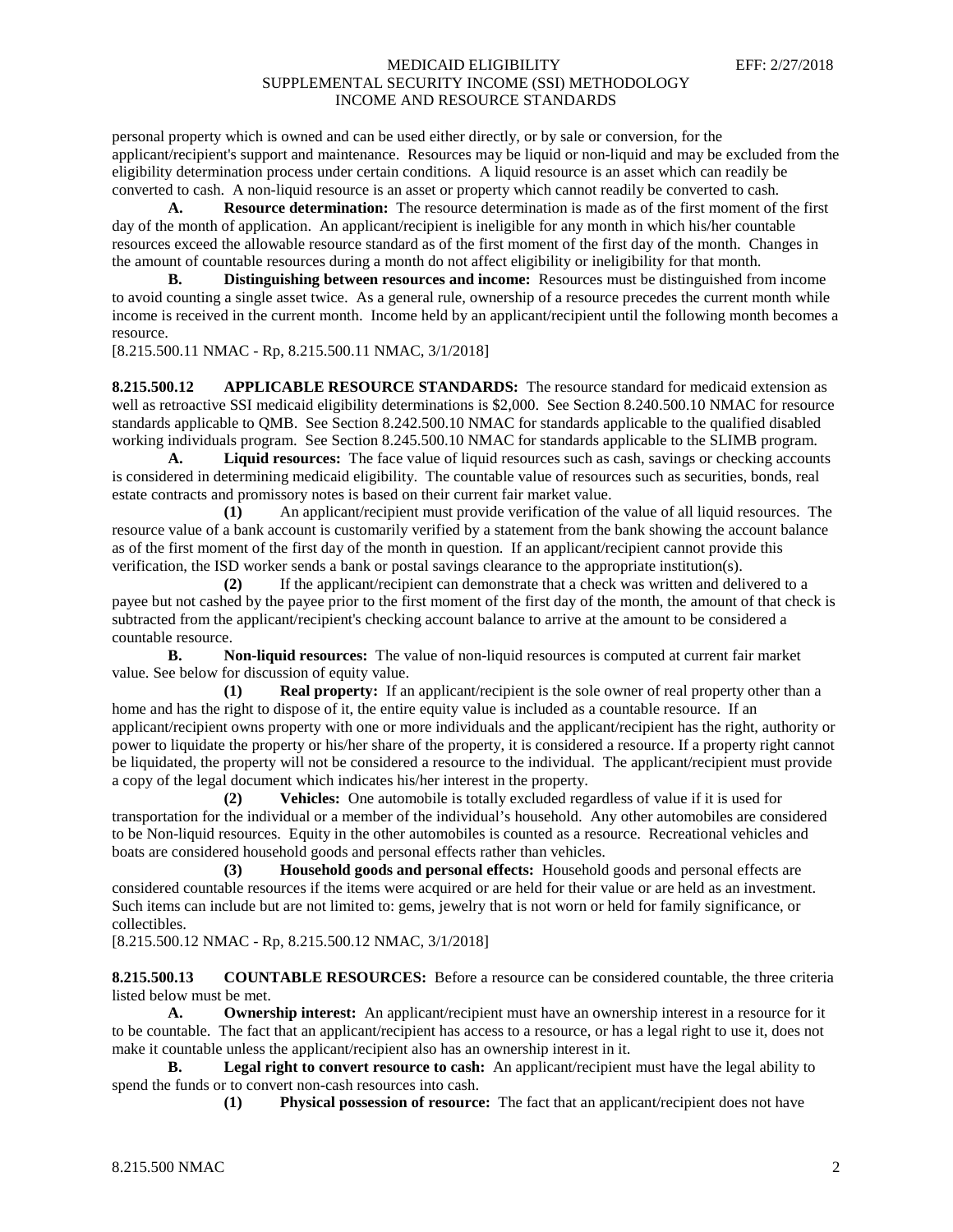physical possession of a resource does not mean it is not his/her resource. If he/she has the legal ability to spend the funds or convert the resource to cash, the resource is considered countable. Physical possession of savings bonds is a legal requirement for cashing them.

**(2) Unrestricted use of resource:** An applicant/recipient is considered to have free access to the unrestricted use of a resource even if he/she can take those actions only through an agent, such as a representative payee or guardian.

**(3)** If there is a legal bar to the sale of a resource, the resource is not countable. If the coowner of real property can bring an action to partition and sell the property, his/her interest in the property is a countable resource.

**C. Legal ability to use a resource:** If a legal restriction exists which prevents the use of a resource for the applicant/recipient's own support and maintenance, the resource is not countable.

**D. Joint ownership of resources:** If an applicant/recipient owns either liquid or non-liquid resources jointly with others, he/she has 30 days from the date requested by the ISD worker to submit all documentation required to prove his/her claims regarding ownership of, access to, and legal ability to use the resource for personal support and maintenance. Failure to do so results in the presumption that the resource is countable and belongs to the applicant/recipient.

**(1) Jointly held property:** If jointly held property is identified during review of an active case, the ISD worker must:

**(a)** determine whether the property is a countable resource;

**(b)** determine whether the value of the jointly held property plus the value of other countable resources exceeds the allowable resource maximum;

**(c)** if the value of countable resources exceeds the allowable maximum, advance notice is furnished to the applicant/recipient of the intent to close the case and his/her right to verify claims regarding ownership of, access to and legal ability to use the property for personal support and maintenance;

**(d)** if the applicant/recipient fails to provide required information or respond within the advance notice period, the case is closed; and

**(e)** if, after expiration of the advance notice period but prior to the end of the month in which the advance notice expires, the applicant/recipient provides the required evidence to show the property is not a countable resource, or is countable in an amount which, when added to the value of other countable resources, does not exceed the maximum allowable limit, and eligibility continues to exist on all other factors, the case is reinstated for the next month.

**(2) Joint bank accounts:** If liquid resources are in a joint bank account of any type, the applicant/recipient's ownership interest, while the parties to the account are alive, is presumed to be proportionate to the applicant/recipient's contributions to the total resources on deposit.

**(a)** The applicant/recipient is presumed to own a proportionate share of the funds on deposit unless he/she presents clear and convincing evidence that the parties to the account intended the applicant/recipient to have a different ownership interest.

**(b)** To establish the applicant/recipient's ownership interest in a joint account, the following are required:

**(i)** statement by the applicant/recipient regarding contributions to the account; reasons for establishing the account; who owns the funds in the account; and any supporting documentation; plus

**(ii)** corroborating statements from the other account holder(s); if either the applicant/recipient or the other account holder is not capable of making a statement, the applicant/recipient or representative must obtain a statement from a third party who has knowledge of the circumstances surrounding the establishment of the joint account.

**(c)** Failure to provide required documentation within 30 days of the date requested by the ISD worker results in a determination that the entire account amount belongs to the applicant/recipient.

**(d)** If the existence of a jointly held bank account is identified during the review of an active case, the ISD worker requests evidence of ownership and accessibility. If the evidence is not furnished within 30 days of the request, the case is closed.

**E. Other countable resources:** Other liquid or non-liquid resources must be considered in the calculation of total countable resources. Under certain circumstances, the following non-liquid resources may be included in the calculation of countable resources:

**(1)** burial funds;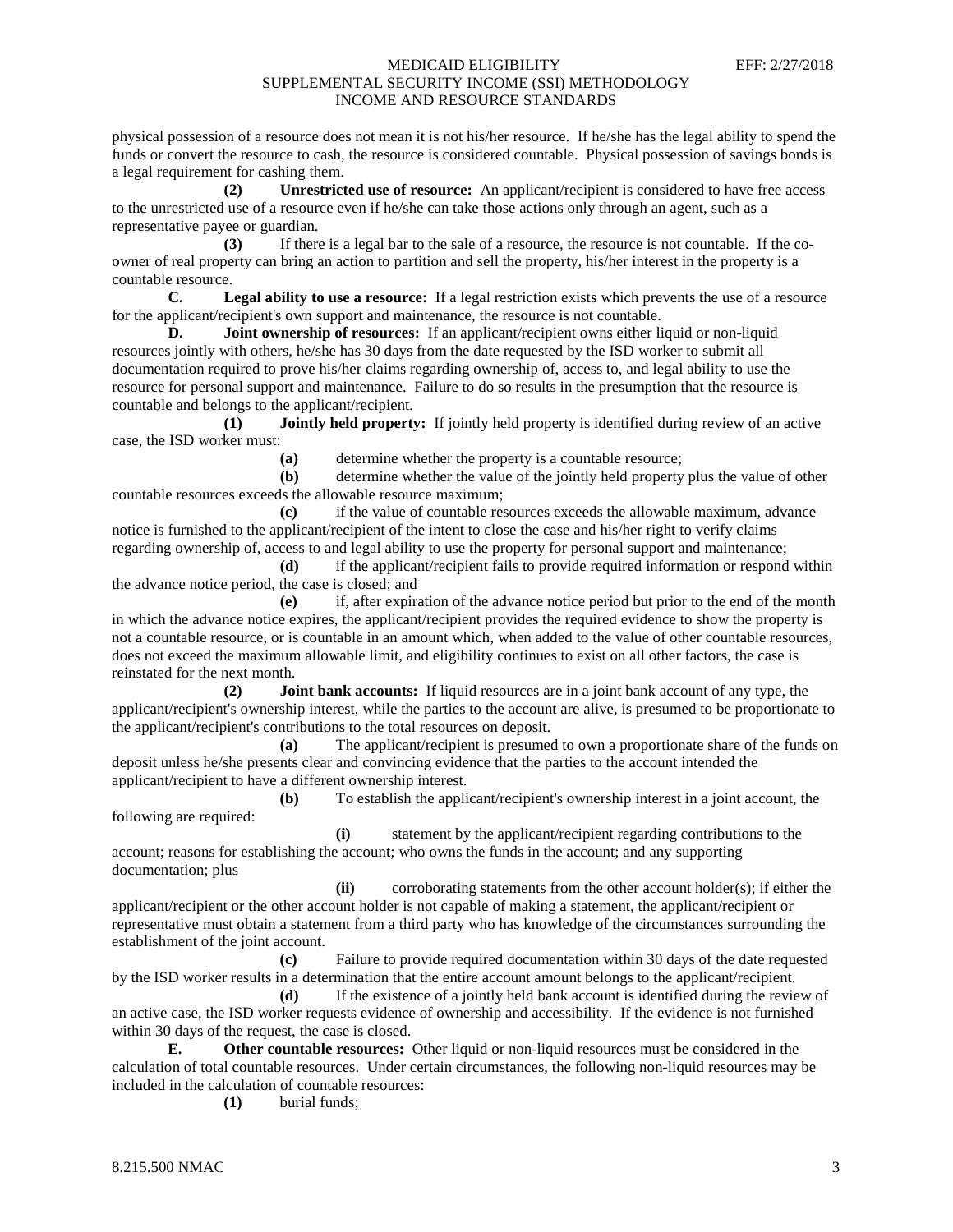- **(2)** burial spaces;
- **(3)** life estates;
- **(4)** life insurance and other insurance products;
- **(5)** income-producing property; and
- **(6)** other financial investment products.

**F. The home as a countable resource:** If the applicant/recipient or his/her representative states the applicant/recipient does not intend to return to the home and it is not the residence of the applicant/recipient's spouse or dependent relative, the home is considered a countable resource. If the applicant/recipient or his/her representative puts the home up for sale and it is not the primary residence of the applicant/recipient's spouse or a dependent relative, the home is considered a countable resource.

**G. Value of property:** The applicant/recipient must supply the ISD worker with written documentation regarding the fair market value of the property from a real estate agent, title company or mortgage insurance company in and familiar with the area in which the property is located in addition to any encumbrances against the property. The ISD worker determines the equity value of the property by subtracting the amount of the encumbrances from the fair market value of the property.<br> **H.** ABLE ACT: as Public Law 113-295.

**H. ABLE ACT:** as Public Law 113-295, The Stephen Beck, Jr., Achieving a Better Life Experience Act (ABLE Act) - enacted December 19, 2014. The ABLE Act shall establish state-run tax advantaged accounts for eligible individuals to use for disability related expenses. Tax-advantaged accounts allow an eligible individual to save and use the funds for disability-related expenses. An ABLE program has been established and maintained by the state. An eligible individual can open an ABLE account through the ABLE program in any state.

**(1)** Under the ABLE act, individual eligibility is determined if the person is:

**(a)** Entitled to benefits based on blindness or disability under Title II or Title XVI of the Social Security Act; or

**(b)** Has a disability certification filed with the U.S. secretary of the treasury and a disability that began before age 26.

**(2)** ABLE account balances and distributions are considered in determining eligibility for SSI.

**(a)** Amounts over \$100,000 count toward the \$2,000 SSI resource limit.

**(b)** If an ABLE account balance exceeds \$100,000 by an amount that causes the recipient to exceed the SSI resource limit the recipient is ineligible for SSI.

**(c)** The social security administration (SSA) will place such an ineligible individual into a special ABLE suspension period where:

**(i)** The recipient's SSI benefits are suspended without time limit (as long as he or she remains otherwise eligible).

**(ii)** The recipient will still be considered to be SSI eligible for the SSI medical assistance program (MAP).

**(iii)** After 12 months of suspension, eligibility is terminated and the person must reapply for benefits.

**(iv)** If a person who does not meet other SSI eligibility criteria during a suspension period is ineligible for SSI during a suspension period he or she is also ineligible for the SSI MAP.

**(3)** Section 529A(d)(4) of the act requires that the state electronically submit on a monthly basis to the Commissioner of Social Security statements on relevant distributions and account balances from all ABLE accounts.

**(4)** Resource exclusions related to the ABLE ACT can be found at Subsection N of Section 8.215.500.14 NMAC *resource exclusions*.

**(5)** For how the ABLE ACT contributions treatment in regards to income please see Section 8.215.500.18 NMAC *income*.

**(6)** For how the ABLE ACT distributions please see Subsection D of Section 8.215.500.20 NMAC. *unearned income exclusions*.

[8.215.500.13 NMAC - Rp, 8.215.500.13 NMAC, 3/1/2018]

**8.215.500.14 RESOURCE EXCLUSIONS:** Some types of resources can be excluded from the calculation of countable resources if they meet the specific criteria listed below.

**A. Burial fund exclusion:** Up to one thousand five hundred dollars (\$1,500) can be excluded from the countable liquid resources of an applicant/recipient if designated as burial funds. An additional amount of up to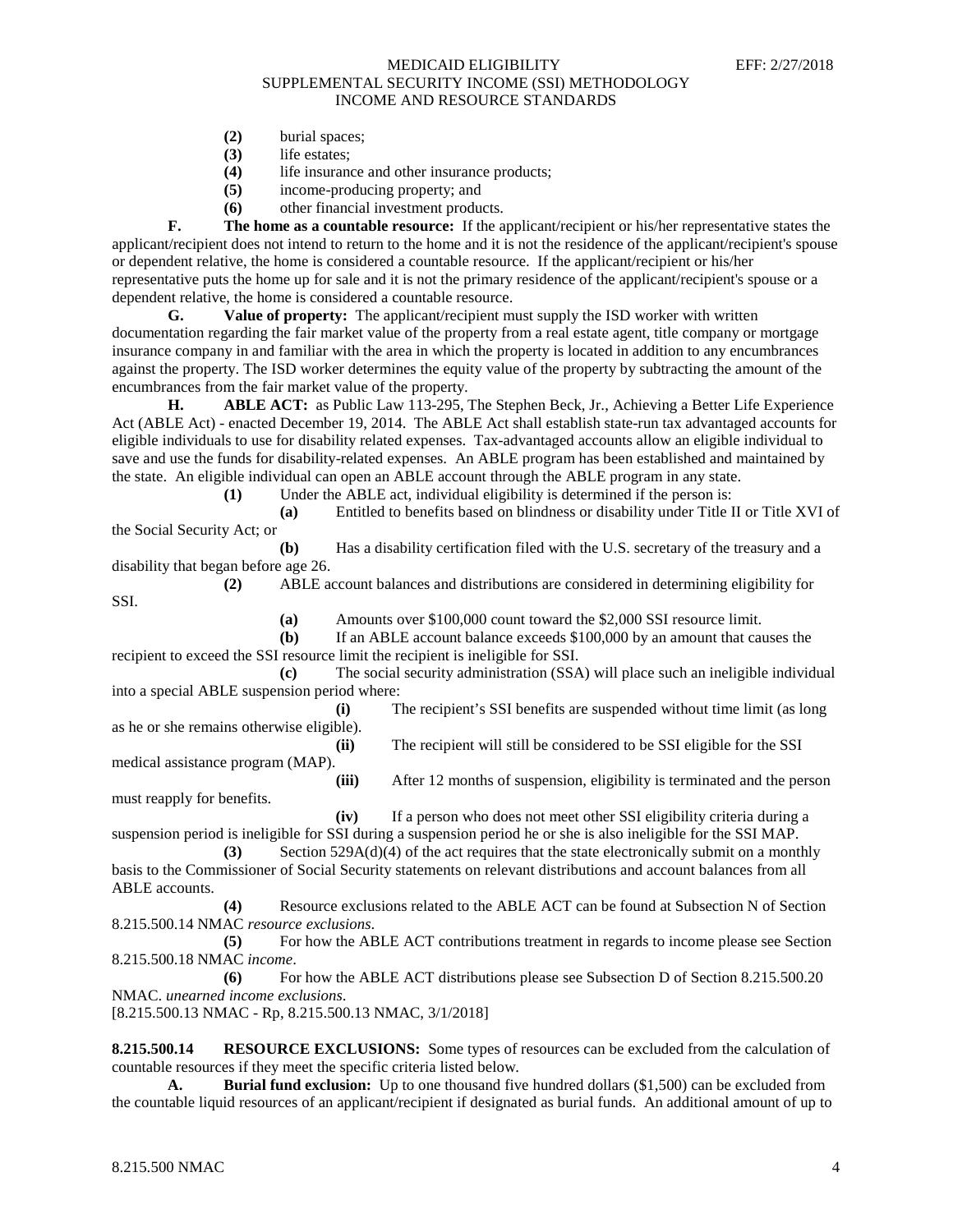one thousand five hundred dollars (\$1,500) can be excluded from countable liquid resources if designated as burial funds for the spouse of the applicant/recipient. The burial fund exclusion is separate from the burial space exclusion.

**(1) Retroactive designation of burial funds:** An applicant/recipient can retroactively designate funds for burial back to the first day of the month in which the applicant/recipient intended the funds to be set aside for burial. The applicant/recipient must sign a statement indicating the month the funds were set aside for burial.

**(2) Limit on exclusion:** An applicant/recipient can designate as much of his/her liquid resources as he/she wishes for burial purposes. However, only one burial fund allowance of up to one thousand five hundred dollars (\$1,500) each for the applicant/recipient and his/her spouse can be excluded from countable resources. A burial fund does not continue from one period of eligibility to another (i.e., across a period of ineligibility). For each new period of eligibility, any exclusion of burial funds must be developed as for an initial application.

**(3) Removal of designation:** An applicant/recipient cannot "undesignate" burial funds unless one of the following occurs:

**(a)** eligibility terminates;

**(b)** part, or all, of the funds can no longer be excluded because the applicant/recipient purchased excluded life insurance or an irrevocable burial contract which partially or totally offsets the available burial fund exclusion; or

**(c)** the applicant/recipient uses the funds for another purpose.

**(4) Reduction of burial fund exclusion:** The one thousand five hundred dollars (\$1,500) burial fund exclusion is reduced by the following:

**(a)** the face value of excluded life insurance policies;

**(b)** assets held in irrevocable burial trusts; irrevocable means the value paid cannot be returned to the applicant/recipient;

**(c)** assets that are not burial space items held in irrevocable burial contracts;

**(d)** assets held in other irrevocable burial arrangements.

**(5) Interest from burial fund:** Interest derived from a burial fund is not considered a countable resource or income if all of the following conditions exist:

- **(a)** the original amount is excluded;
- **(b)** the excluded burial fund is not commingled with non-excluded burial funds; and
- **(c)** the interest earned remains with the excluded burial funds.

**(6) Commingling of burial funds:** Burial funds cannot be commingled with non-burial funds. If only part of the funds in an account is designated for burial, the burial fund exclusion cannot be applied until the funds designated for burial expenses are separated from the non-burial funds. Countable and excluded burial funds can be commingled.

**(7) Life insurance policy designated as burial fund:** An applicant/recipient can designate a life insurance policy as a burial fund at the time of application. The ISD worker must first analyze the rule according to Subsection H of Section 8.215.500.14.NMAC, *life insurance exclusion*, and following subsections.

**(8) Burial contracts:** If an applicant/recipient has a prepaid burial contract, the ISD worker determines whether it is revocable or irrevocable and whether it is paid for. Until all payments are made on a burial contract, the amounts paid are considered burial funds and no burial space exclusions apply. An applicant/recipient may have a burial contract which is funded by a life insurance policy. The life insurance may be either revocably or irrevocably assigned to a funeral director or mortuary. A revocable contract exists if the value can be returned to the applicant/recipient. An irrevocable contract exists when the value cannot be returned.

**(a)** If the contract or insurance policy assignment is revocable, the following apply.

**(i)** If the burial contract is funded by a life insurance policy, the policy is the resource which must be evaluated. The burial contract itself has no value. It exists only to explain the applicant/recipient's burial arrangements.

**(ii)** No exclusions can be made for burial space items because the applicant/recipient does not have a right to them if the contract is not paid for or the policy is not paid up.

**(b)** If the assignment is irrevocable, the life insurance or burial contract is not a countable resource because the applicant/recipient does not own it.

**(i)** The burial space exclusions can apply if the applicant/recipient has the right to the burial space items.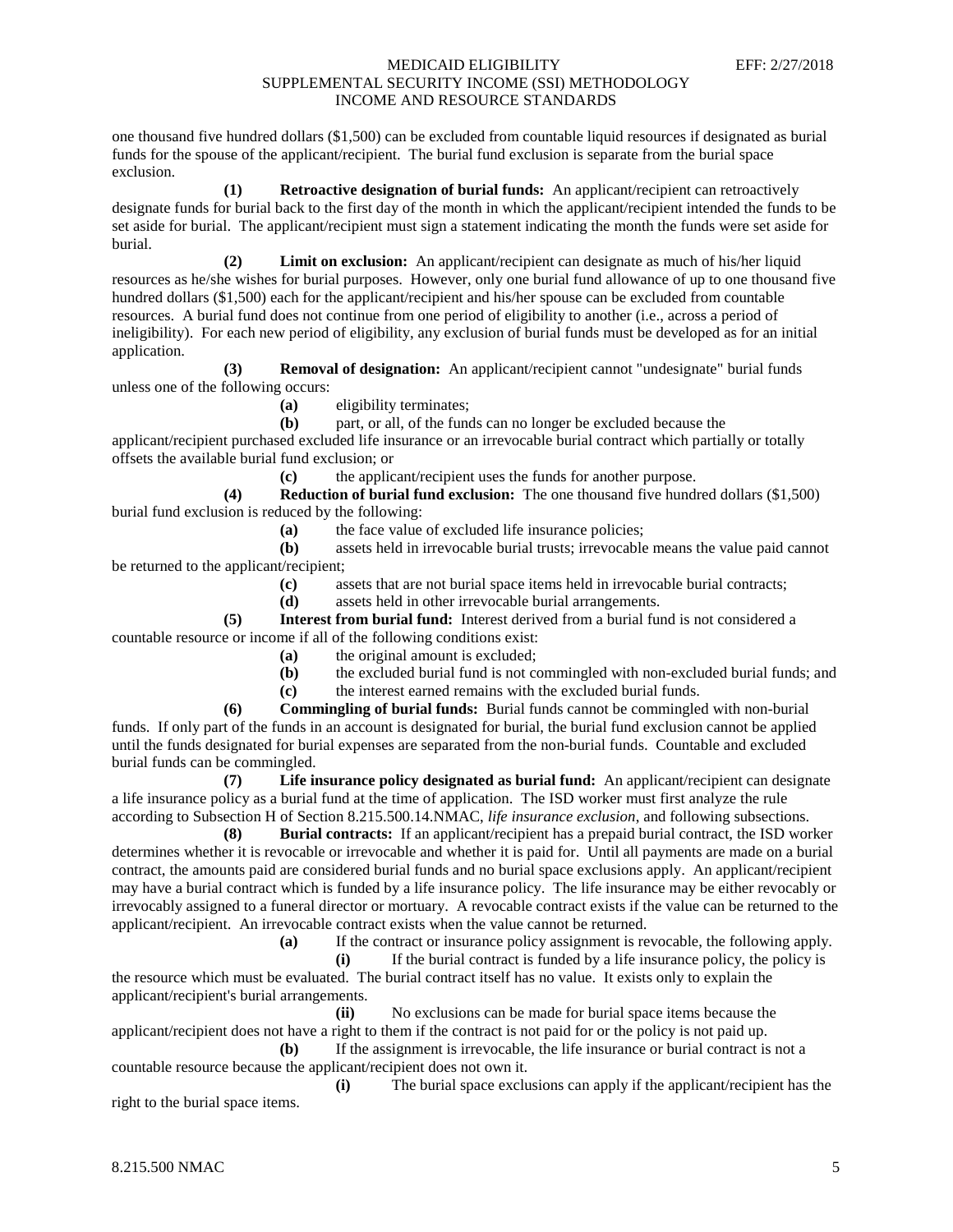**(ii)** The value of the irrevocable burial arrangement is applied against the one thousand five hundred dollars (\$1,500) burial fund exclusion only if the applicant/recipient has other liquid resources to designate for burial.

**B. Burial space exclusion:** A burial space or an agreement which represents the purchase of a burial space held for the burial of an applicant/recipient, his/her spouse, or any other member of his/her immediate family, is an excluded resource regardless of value. Interest and accruals on the value of a burial space are excluded from consideration as countable income or resources. When calculating the value of resources to be deemed to an applicant/recipient from his/her parent(s) or spouse, the value of spaces held by the parent(s)/spouse which are to be used for the burial of the applicant/recipient or any other member of the applicant/recipient's immediate family, including the deemer parent/spouse, must be excluded. The burial space exclusion is separate from, and in addition to, the burial fund exclusion.

**(1) Burial space definitions:** "Burial space" is defined as a(n) burial plot, gravesite, crypt, mausoleum, casket, urn, niche, or other repository customarily used for the deceased's bodily remains. A burial space also includes necessary and reasonable improvements or additions, such as vaults, headstones, markers, plaques, burial containers (e.g., caskets), arrangements for the opening and closing of a gravesite, and contracts for care and maintenance of the gravesite, sometimes referred to as endowment or perpetual care. Items that serve the same purpose are excluded once per individual, such as excluding a cemetery lot and a casket, but not a casket and an urn.

**(2) Burial space contract:** An agreement which represents the purchase of a burial space is defined as a contract with a burial provider for a burial space held for the eligible applicant/recipient or a member of his/her immediate family. Until all payments are made on the contract, the amounts paid are considered burial funds and no burial space exclusions apply. An eligible applicant/recipient's immediate family includes:

- **(a)** the spouse;
- **(b)** natural or adoptive parents;
- **(c)** minor or adult children, including adoptive and stepchildren;
- **(d)** siblings, including adoptive and stepsiblings; and
- **(e)** spouse of any of the above relatives;

**(f)** if a relative's relationship to an applicant/recipient is by marriage only, the relationship ceases to exist upon the dissolution of the marriage.

**(3) Burial space "held" for an applicant/recipient:** A burial space is considered held for an applicant/recipient if:

**(a)** someone has title to or possesses a burial space intended for the use of the applicant/recipient or a member of his/her immediate family; or

**(b)** someone has a contract with a funeral service company for a specified burial space for the applicant/recipient or a member of his/her immediate family, such as an agreement which represents the individual's current right to the use of the items at the amount shown.

**(c)** until the purchase price is paid in full, a burial space is not considered "held for" an individual under an installment sales contract or similar device if:

- **(i)** the individual does not currently own the space;
- **(ii)** the individual does not currently have the right to use the space; and
- **(iii)** the seller is not currently obligated to provide the space.

**C. Life estate exclusion:** A life estate gives an applicant/recipient certain rights to real property. These rights determine how the resource is treated in determining eligibility for medicaid.

**(1) Possession:** An applicant/recipient has the right to live on the real property for the rest of his/her life. If it is his/her principal place of residence (home), the life estate is evaluated in accordance with Subsection E of Section 8.215.500.14.NMAC, *exclusions for real property and home*, and following subsections.

**(2) Use and profit:** An applicant/recipient has the right to use and obtain profit from the real property. If it is income producing property, such as a rental or farm, the life estate is evaluated as income producing property. See Subsection F of Section 8.215.500.14 NMAC, *income-producing property exclusion*, and following subsections.

**(3) Sale of the life estate interest:** An applicant/recipient has the right to sell his/her life estate interest. The value of this interest is less than the fair market value of the property and is similar to a lease because of the time frame involved. The value of the life estate is based on the age and life-expectancy of the applicant/recipient.

**(4) Valuation of life estates:** The "unisex life estate and remainder interest tables" are used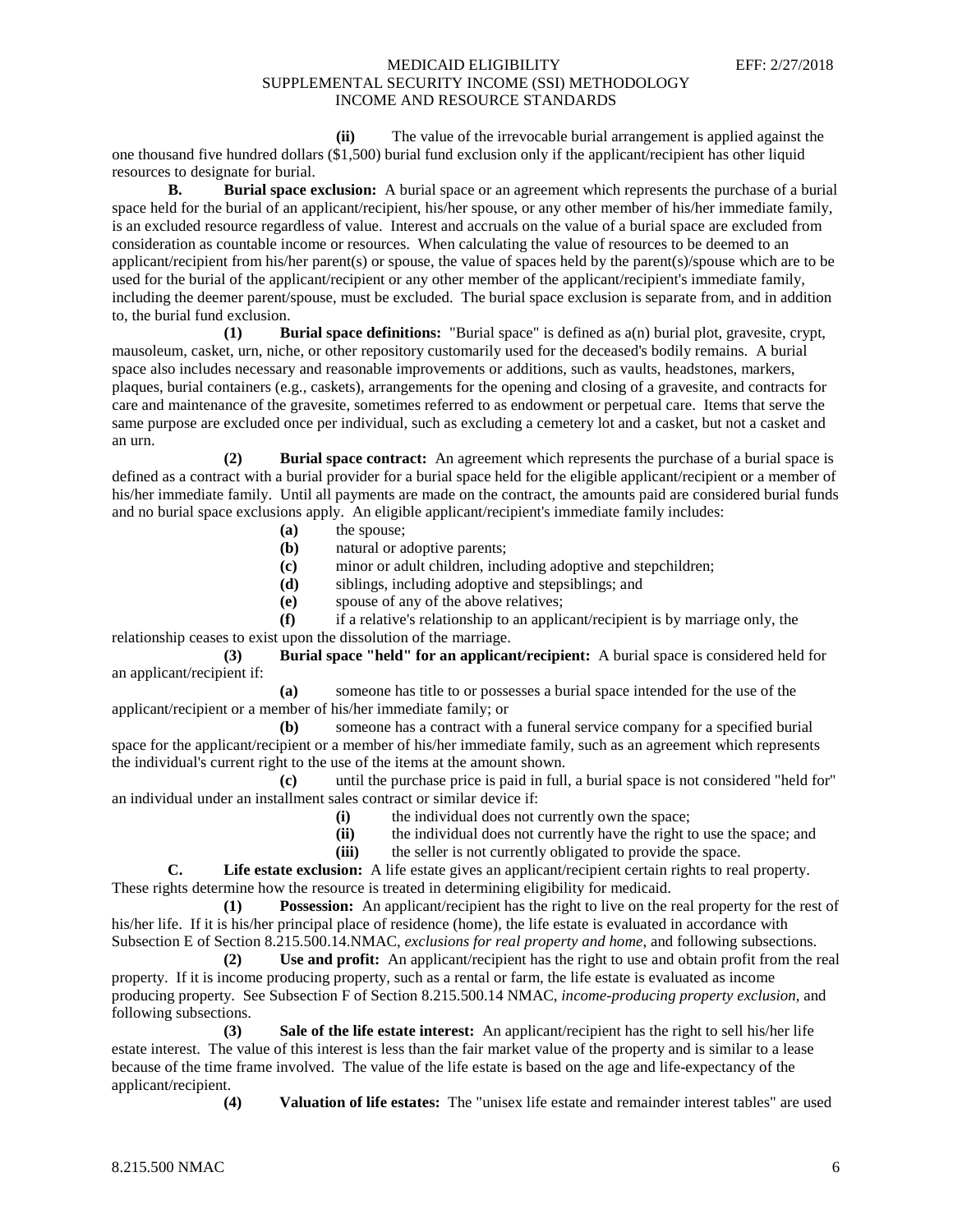to determine the value of a life estate. See Section 8.200.520.14 NMAC, *resource exclusions*. The value is computed by multiplying the current market value by the percentage reduction on the unisex table under the column for the applicant/recipient's age. If an applicant/recipient feels the value calculated based on this method is overstated, he/she can obtain a valuation of the life estate in the area for use as documentation of lesser value.

**(5) Legal documentation establishing life estate:** The legal document establishing a life estate may affect one or more of the rights discussed above. Joint ownership of a life estate may require the coowner's approval for sale. See Section 8.215.500.13 NMAC, *countable resources*, and following subsections for criteria to use in evaluating the count ability of the resource.

# **D. Settlement exclusions:**

**(1)** Agent orange settlement payments made to veterans or their survivors are excluded from consideration as resources.

**(2)** Payments made under the Radiation Exposure Compensation Act are excluded from consideration as resources.

**(3)** Payments by the remembrance, responsibility and the future foundation to individual survivors forced into slave labor by the Nazis are excluded as resources.

**(4)** Payments received from a state-administered fund established to aid victims of crime are excluded for nine months, beginning the month after the month of receipt.

**E. Exclusions for real property and home:** A home is any shelter used by an applicant/recipient or his/her spouse as the principal place of residence. The home includes any buildings and contiguous land used in the operation of the home. A home is not considered a countable resource while in use by the applicant/recipient as his/her principal place of residence. The home continues to be excluded during periods when the applicant/recipient resides in an acute care or long term care medical facility if the applicant/recipient, or his/her representative, states that the applicant/recipient intends to return to the home. If the applicant/recipient or his/her representative states the applicant/recipient does not intend to return to the home but the home is the residence of the applicant/recipient's spouse or dependent relative, the home is an excluded resource. If the applicant/recipient or his/her representative puts the home up for sale and it is *not* the primary residence of the applicant/recipient's spouse or a dependent relative, the home is considered a countable resource.

**F. Income-producing property exclusion:** To be excluded from consideration as a countable resource, income-producing property that does not qualify as a bona fide business (e.g., rental property or mineral rights) must have an equity value of no more than six thousand dollars (\$6,000) and an annual rate of return of at least six percent of the equity value. See Subparagraph (b) of Paragraph (1) of Subsection F of Section 8.215.500.14 NMAC, *determination of rate of return*, below if the equity value exceeds six thousand dollars (\$6,000) but the rate of return is at least six percent annually. The six thousand dollars (\$6,000) and six percent limitation does not apply to property used in a trade or bona fide business, or to property used by an applicant/recipient as an employee which is essential to the applicant/recipient's self-support (e.g., tools used in employment as a mechanic, property owned or being purchased in conjunction with operating a business). Existence of a bona fide business can be established by documentation such as business tax returns.

**(1) Determination of rate of return:** To calculate the annual rate of return for income producing property when the six thousand dollars (\$6,000) and six percent limits apply, the previous year's income tax statement, or at least three months earnings is used to project the rate of return for the year.

**(a)** If the income is sporadic or has decreased from that needed to maintain a six percent rate of return for the coming year, the property is reevaluated at appropriate intervals.

**(b)** If the annual rate of return is at least six percent of the equity value but the equity exceeds six thousand dollars (\$6,000), only the excess equity is a countable resource.

**(c)** If the annual rate of return is less than six percent but the usual rate of return is more, the property is excluded as a countable resource if all of the following conditions are met:

**(i)** unforeseeable circumstances, such as a fire, cause a temporary

reduction in the rate of return;

**(ii)** the previous year's rate of return, as documented by the income tax statement or several months receipts, is at least six percent; and

**(iii)** the property is expected to produce a rate of return of at least six percent six percent within 18 months of the end of the year in which the adverse circumstances occurred; the ISD worker records in the case narrative the plan of action which is expected to increase the rate of return.

**(d)** The ISD worker notifies the applicant/recipient in writing that the property is excluded based on its expected increase in return and that it will be reevaluated at the end of the 18 month grace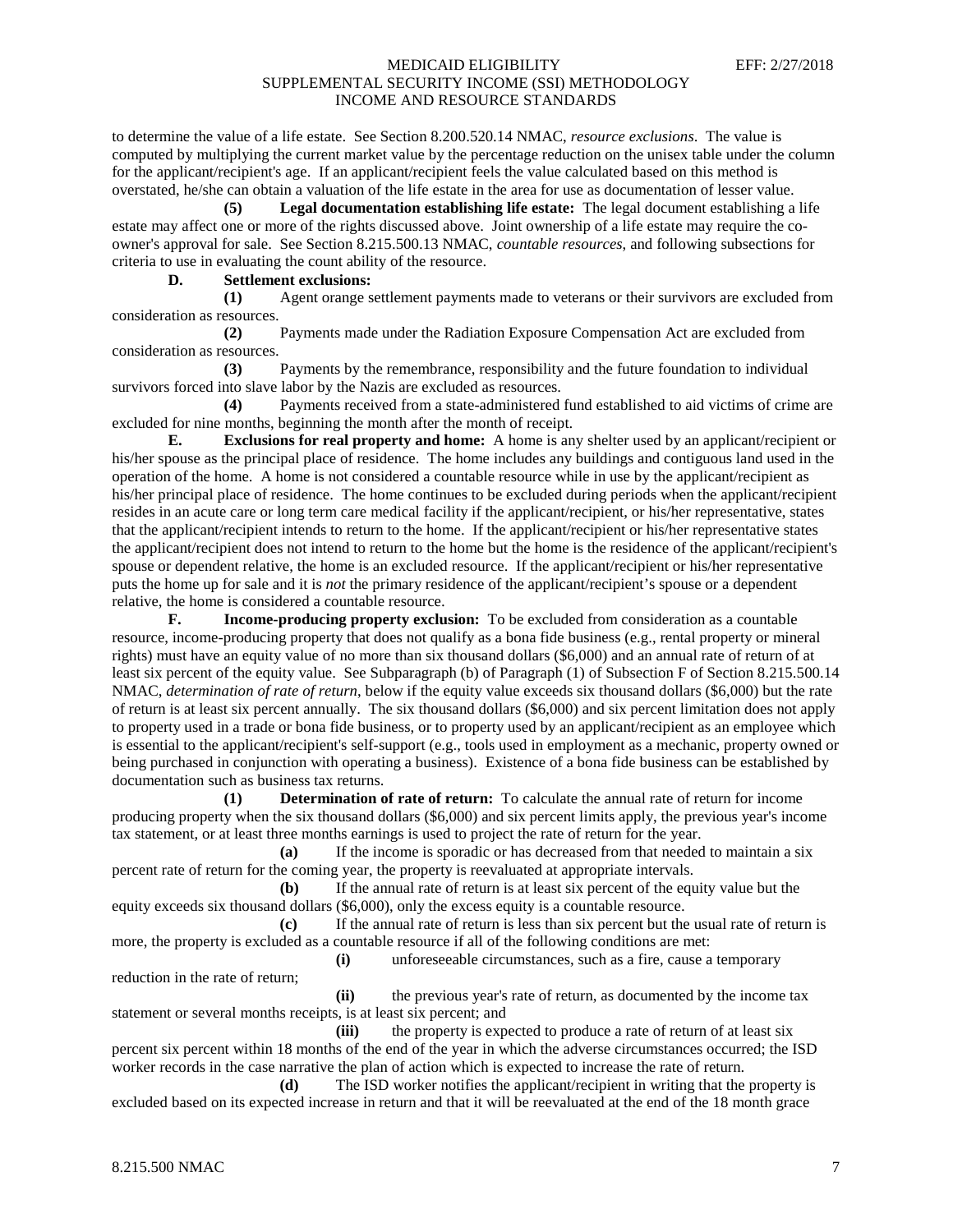period. When this period ends, the property must be producing an annual rate of at least six percent to continue to be excluded as a countable resource.

**(2) Types of income-producing property:** Income- producing property includes:

**(a)** a business, such as a farm or store, including necessary capital and operating assets such as land and buildings, inventory, or livestock; the property must be in current use or have been used with a reasonable expectation of resumed use within a year of its most recent use; the ISD worker must account for the cash actually required to operate the business; liquid business assets of any amount are excluded;

**(b)** non-business property includes rental property, leased property, land leased for its mineral rights and property producing items for home consumption; property which produces items solely for home use is assumed to be producing an annual rate of return of at least six percent;

**(c)** employment-related property, such as tools or equipment; the applicant/recipient must provide a statement from his/her employer to establish that tools or equipment are required for continued employment; if the applicant/recipient is self-employed, only those tools normally required to perform the job adequately are excluded; the applicant/recipient must obtain a statement from someone in the same line of selfemployment to establish what is excludable.<br>  $\mathbf{G}$  **Vehicle exclusion:** The te

**G. Vehicle exclusion:** The term "vehicle" includes any mode of transportation, such as a passenger car, truck or special vehicle. Included in this definition are vehicles which are unregistered, inoperable, or in need of repair. Vehicles used solely for purposes other than transportation, such as disassembly to resell parts, racing, or as an antique are not included in this definition. Recreational vehicles and boats are classified as personal effects and are evaluated under the household goods and personal effects exclusion. One vehicle is totally excluded regardless of value if it is used for transportation for the individual or a member of the individual's household. Any other automobiles are considered to be Non-liquid resources. Equity in the other automobiles is counted as a resource.

**H. Life insurance exclusion:** The value of life insurance policies is not considered a countable resource if the total cumulative face value of all policies owned by the applicant/recipient does not exceed one thousand five hundred dollars (\$1,500). A policy is considered to be "owned" by the applicant/recipient if the applicant/recipient is the only one who can surrender the policy for cash.

**(1) Consideration of burial insurance and term insurance:** Burial insurance and term insurance are not considered when computing the cumulative face value because this insurance is redeemable only upon death.

**(2) Calculation when value exceeds limit:** If the total cumulative face value of all countable life insurance policies owned by the applicant/recipient exceeds one thousand five hundred dollars (\$1,500), the ISD worker:

**(a)** verifies the total cash surrender value of all policies and considers the total amount a countable resource; and

**(b)** informs the applicant/recipient that the insurance policies can be converted to term insurance or ordinary life insurance of lower face value at his/her option, if the cash surrender value, alone or in combination with other countable resources, exceeds the resource standard.

**I. Produce for home consumption exclusion:** The value of produce for home consumption is totally excluded.

**J. Exclusion of settlement payments from the department of housing and urban development:** Payments from the department of housing and urban development (HUD) as defined in *Underwood v. Harris* are excluded as income and resources. These one-time payments were made in the spring of 1980 to certain eligible tenants of subsidized housing (Section 236 of the National Housing Act).

**(1) Segregation of payment:** To be excluded as a resource, payments retained by an applicant/recipient must be kept separate. These payments must not be combined with any other countable resources.

**(2) Income from segregated funds:** Interest or dividend income received from segregated payment funds is not excluded from income, or, if retained, is not an excluded resource. This interest or dividend income must be kept separate from excludable payment funds.

**K. Lump sum payments exclusion:** SSI and social security lump sum payments for retroactive periods are excluded as countable resources for nine months after the month in which they are received. See Paragraph (4) of Subsection A of Section 8.215.500.16 NMAC, *treatment of SSI or social security lump sum payments*, for policy regarding SSI and social security lump sums which are placed into the ownership of a medicaid qualifying trust. Social security lump sum payments are considered infrequent income.

**L. Home replacement exclusion:** The value of a promissory note or similar installment sales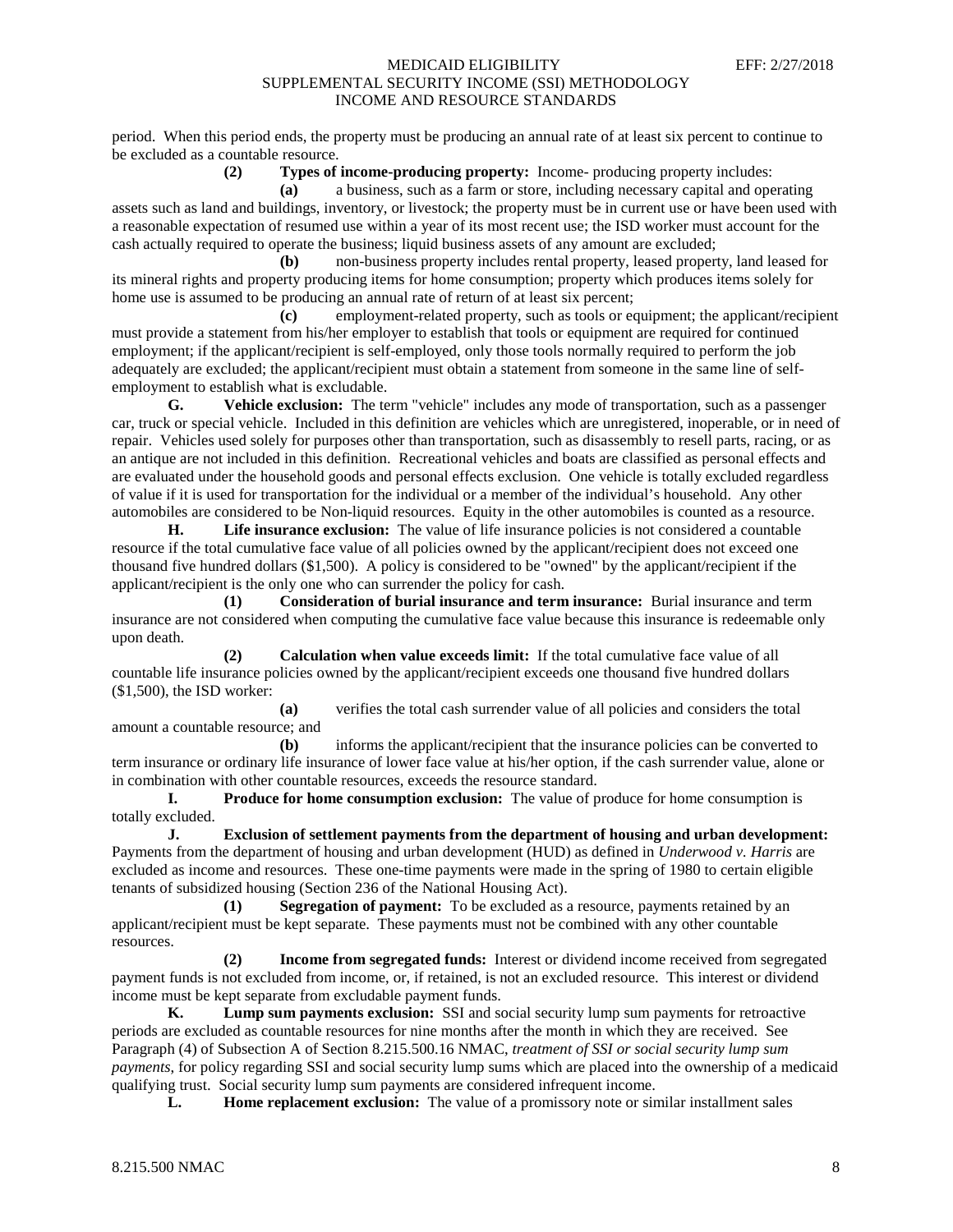contract which constitutes proceeds from the sale of an excluded home is excluded from countable resources if all of the following conditions are met:

**(1)** the note results from the sale of the applicant/recipient's home as described in Subsection E of Section 8.215.500.14 NMAC, *exclusion for real property and home*, and following subsections;

**(2)** within three months of receipt (execution) of the note, the applicant/recipient purchases a replacement home which meets the definition of a home in Subsection E of Section 8.215.500.14 NMAC, *exclusion for real property and home*, and following subsections; and

**(3)** all note-generated proceeds are reinvested in the replacement home within three months of receipt.

**(4) Additional exclusions:** In addition to excluding the value of the note itself, the down payment received from the sale of the former home, as well as that portion of any installment amount constituting payment on the principal are also excluded from countable resources.

**(5) Failure to purchase another excluded home timely:** If the applicant/recipient does not purchase another home which can be excluded under the provisions of Subsection E of Section 8.215.500.14 NMAC, *exclusions for real property and home*, and following subsections within three months, the value of the promissory note or similar installment sales contract received from the sale of an excluded home becomes a countable resource as of the first moment of the first day of the month following the month the note is executed. If the applicant/recipient purchases a replacement home after the expiration of the three month period, the value of the promissory note or similar installment sales contract becomes an excluded resource effective the month following the month of purchase of the replacement home provided that all other proceeds are fully and timely reinvested.

**(6) Failure to reinvest proceeds timely:** If the proceeds from the sale of an excluded home under a promissory note or similar installment sales contract are not reinvested fully within three months of receipt in a replacement home, the following resources become countable as of the first moment of the first day of the month following receipt of the payment:

**(a)** the fair market value of the note;

reinvested; and

**(b)** the portion of the proceeds, retained by the individual, which was not timely

**(c)** the fair market value of the note remains a countable resource until the first moment of the first day of the month following the receipt of proceeds that are fully and timely reinvested in the replacement home; failure to reinvest proceeds for a period of time does not permanently preclude exclusion of the promissory note or installment sales contract; however, previously received proceeds that were not timely reinvested remain countable resources to the extent they are retained.

**(7) Interest payments:** If interest is received as part of an installment payment resulting from the sale of an excluded home under a promissory note or similar installment sales contract, the interest payments are considered countable unearned income in accordance with Paragraph (3) of Subsection C of Section 8.215.500.20 NMAC, *interest on promissory note or sales contract*.

**(8) When the home replacement exclusion does not apply:** If the home replacement exclusion does not apply, the market value of a promissory note or sales contract as well as the portion of the payment received on the principal are considered countable resources.

**M. Household goods and personal effects exclusion:** Household goods and personal effects are excluded if they meet one of the following four criteria. They are:

**(1)** items of personal property, found in or near the home, which are used on a regular basis; items may include but are not limited to: furniture, appliances, recreational vehicles (i.e. boats and RVs), electronic equipment (i.e. computers and television sets), and carpeting;

**(2)** items needed by the householder for maintenance, use and occupancy of the premises as a home; items may include but are not limited to: cooking and eating utensils, dishes, appliances, tools, and furniture.

**(3)** items of personal property ordinarily worn or carried by the individual; items may include but are not limited to: clothing, shoes, bags, luggage, personal jewelry including wedding and engagement rings, and personal care items;

**(4)** items otherwise having an intimate relation to the individual; items may include but are not limited to: prosthetic devices, educational or recreational items such as books or musical instruments, items of cultural or religious significance to an individual; or items required because of an individual's impairment.

## **N. ABLE act exclusions:**

**(**1) For most federal means-tested programs: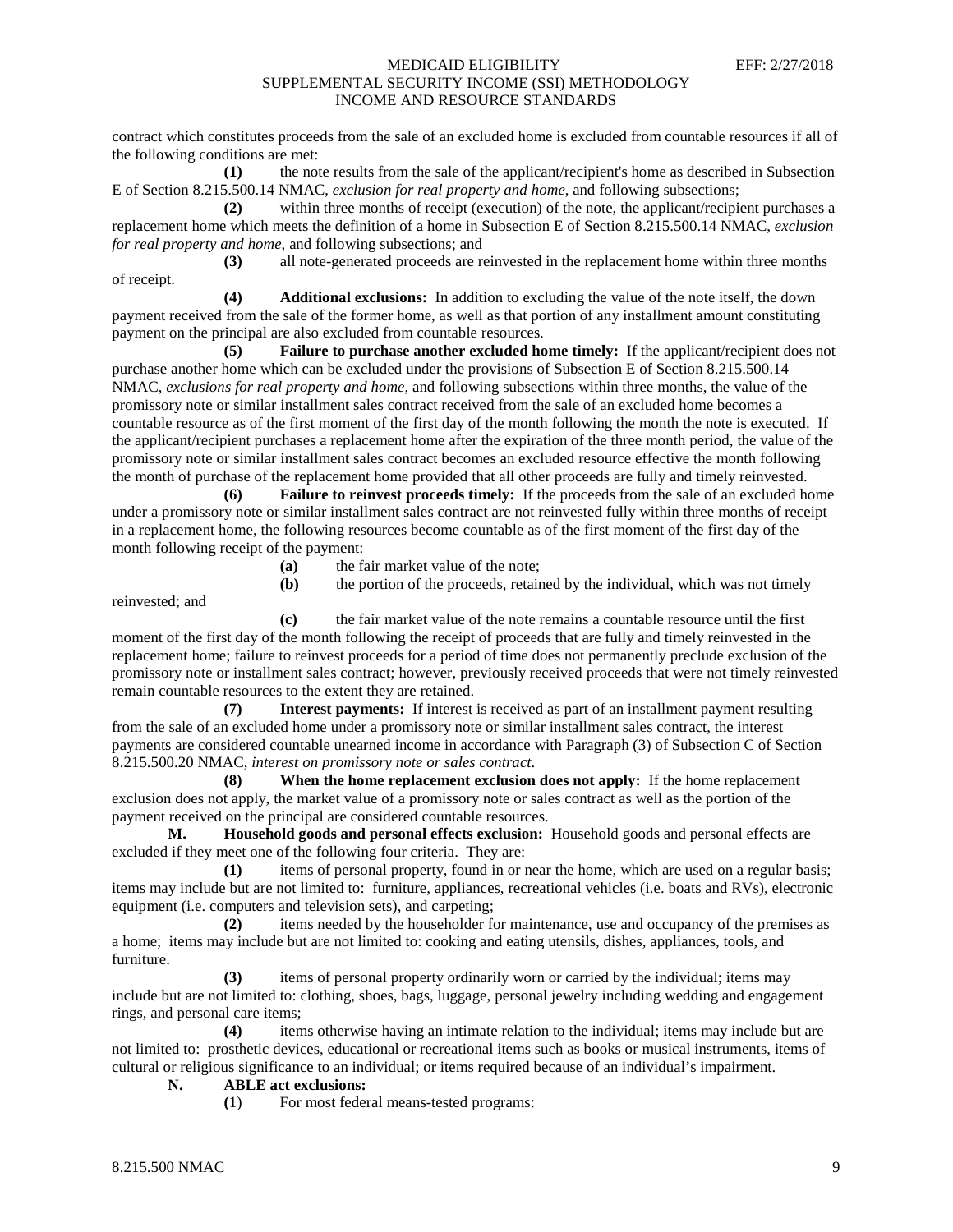- **(a)** ABLE account balances are excluded.
- (b) Limitation is the maximum amount that can be contributed under a state plan.
- (2) For the SSI program:
	- (a) ABLE account balances are excluded up to one hundred thousand dollars

(\$100,000).

(b) Amounts over one hundred thousand dollars (\$100,000) count toward the two thousand dollars (\$2,000) SSI resource limit.

(c) If an ABLE account balance exceeds one hundred thousand dollars (\$100,000) by an amount that causes the recipient to exceed the SSI resource limit the recipient is ineligible for SSI.

O. Indian per capita: Public Law 97-458 (section 4) Amended Public Law 93-134, the Judgement Award Authorization Act, to require the exclusion of per capita payments under the Indian Judgement Fund Act of two thousand dollars (\$2,000) or less. Initial purchases made with exempt payments distributed between January 1, 1982 and January 12, 1983, are excluded from resources to the extent that excluded funds were used. [8.215.500.14 NMAC - Rp, 8.215.500.14 NMAC, 3/1/2018]

#### **8.215.500.15 ASSET TRANSFERS:**

**A. Transfers of assets for less than fair market value** by SSI applicants/recipients are considered only if/when an applicant/recipient becomes institutionalized. For medicaid categories using SSI resource determination methodology, transfers by non-institutionalized applicants/recipients are not considered a factor of eligibility.

**B. Transfer of resources by an SSI recipient:** An institutionalized SSI applicant/recipient who transfers resources without fair return may become ineligible for medicaid coverage of nursing home care for a specified period of time. See Section 8.281.500.14 NMAC and following subsections for information on resource transfer policies and penalties applicable to institutionalized applicants/recipients. [8.215.500.15 NMAC - Rp, 8.215.500.15 NMAC, 3/1/2018]

**8.215.500.16 TRUSTS:** In some instances, an applicant/recipient with a trust can be eligible for SSI cash benefits but not be automatically eligible for medicaid. If the social security administration (SSA) determines that an SSI recipient has a trust, SSI notifies the human services department (HSD) of the existence of the trust. The recipient is then notified that the trust document must be submitted to and reviewed by HSD before medicaid eligibility is determined.

**A. Medicaid qualifying trusts:** A "medicaid-qualifying trust" (MQT) is a trust or similar legal device established prior to August 11, 1993, other than by will, by an applicant/recipient or spouse, under which the applicant/recipient may be the beneficiary of all or part of the payments from the trust. The distribution of trust payments is determined by one or more trustees who are permitted to exercise discretion with respect to the distribution of payments to the applicant/recipient. When the use of an attorney is solicited to establish a trust, the beneficiary of that trust is not exempt from the requirements of MQT provisions. Legal instruments such as trusts are almost always drafted by an attorney. It is the grantor him/herself who actually establishes of creates the trust when he/she signs or executes it.

**(1) Amount deemed available from an MQT:** The amount from an MQT that is deemed available to an applicant/recipient is the maximum amount that could be distributed to the applicant/ recipient, or for the care of the applicant/ recipient, regardless of restrictions imposed by the trust on the allowable use of the funds. If, for example, the trustee can make payments to a health care provider for medical services, the applicant/recipient beneficiary is considered to be receiving benefits from the trust even though these benefits are not paid directly to the beneficiary. This provision applies regardless of whether the MQT was set up for the purpose of qualifying for medicaid or whether the trust is irrevocable.

**(2) Revocable trusts:** Revocable trusts that limit access to the assets held in trust must be dissolved and the assets spent down before eligibility can be established.

**(3) Beneficiary of trust lives in an ICF-MR:** If the beneficiary of a trust is an applicant/recipient who is mentally retarded and resides in an intermediate care facility for the mentally retarded (ICF-MR), that applicant/recipient's trust is not considered an MQT if the trust or trust decree was established prior to April 7, 1986, and is solely for the benefit of that applicant/recipient.

**(4) Treatment of SSI or social security lump sum payments:** SSI or social security lump sum payments for retroactive periods which are placed into an MQT do not qualify for the nine month exclusion from countable resources.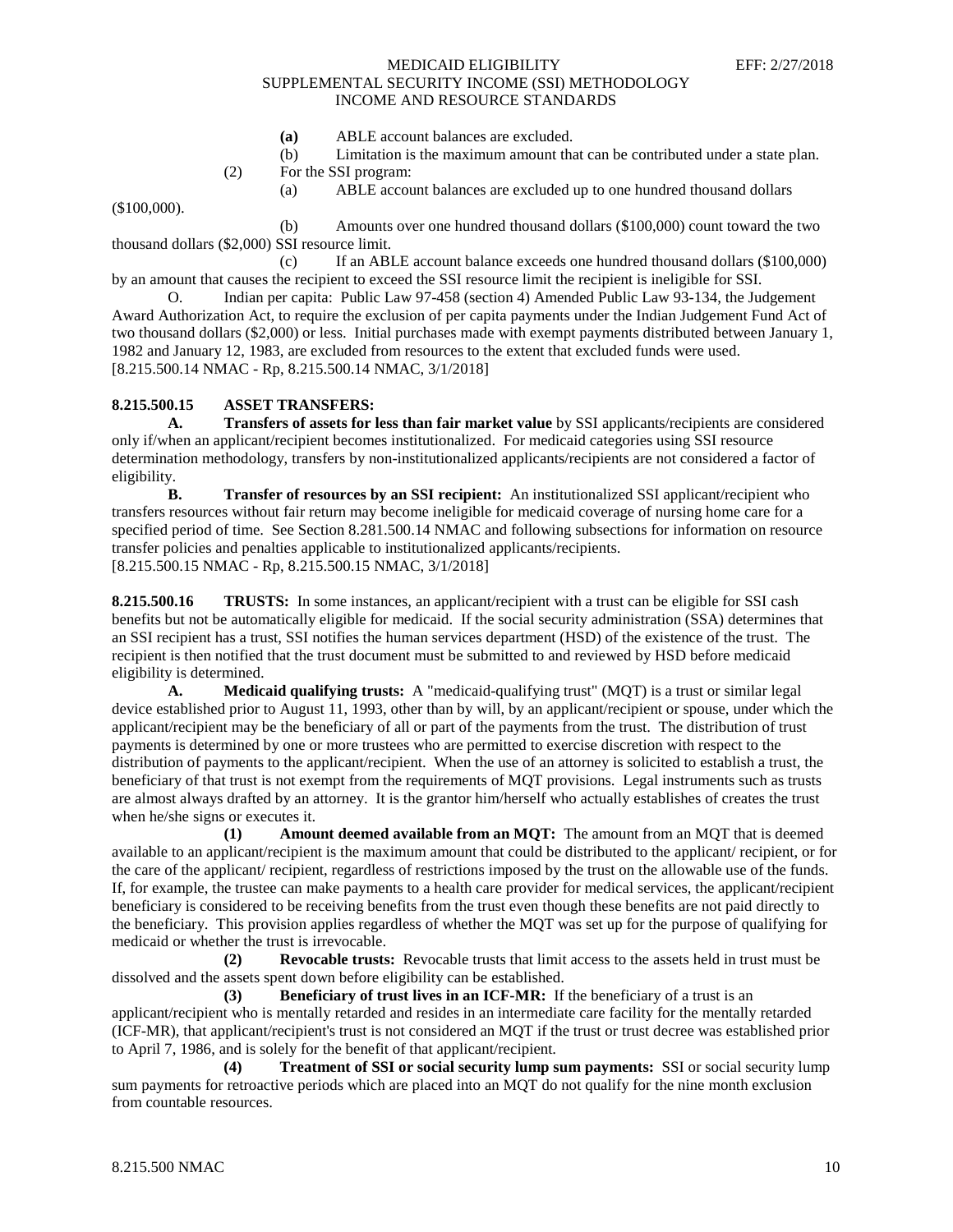## **B. Trusts creating medicaid eligibility: [RESERVED]**

[8.215.500.16 NMAC - Rp, 8.215.500.16 NMAC, 3/1/2018]

## **8.215.500.17 DEEMING RESOURCES:**

**A. Deeming resources when an applicant/recipient lives with an ineligible spouse:** If an eligible noninstitutionalized applicant/recipient lives in the same household with an ineligible spouse, the resources of the ineligible spouse are considered to belong to the applicant/recipient. The resource standard for a couple applies.

**B. Deeming resources for minor applicant living with ineligible parent(s):** If an applicant/recipient is a minor under 18 years of age, the resources of the parent(s) are deemed to the applicant/recipient if the parent(s) live in the same household.

**(1) Computing deemed resources:** To determine the amount of resources deemed to an applicant/recipient who is a minor, the following computation is made:

- **(a)** determine the parent(s) resources;
- **(b)** allow the parent(s) all the resource exclusions that an applicant/recipient

receives; and

**(c)** remaining resources in excess of two thousand dollars (\$2,000) for one parent or three thousand dollars (\$2,000) for two parents are deemed to the eligible minor.

**(2) Computing countable resources:** The deemed resources are added to the applicant/recipient's own countable resources. The minor applicant/recipient is eligible if countable resources do not exceed resource standards.

[8.215.500.17 NMAC - Rp, 8.215.500.17 NMAC, 3/1/2018]

# **8.215.500.18 INCOME:**<br>**A.** An applican

**A.** An applicant/recipient's gross countable monthly income must be less than the maximum allowable monthly standard for the applicable medicaid category. Income may be in the form of cash, checks, money orders, or in-kind, including personal property or food. If income is not received in the form of cash, the cash value of the item is determined and counted as income. Income is counted in the month received. Income is considered available throughout the month, regardless of when in the month it is received. The ISD worker verifies and documents all income.

**B. Types of income:** Countable income is the sum of unearned income or earned income, less disregards or exclusions, plus deemed income.

**(1) Earned income:** Earned income consists of the total gross income received by an individual for services performed as an employee or as a result of self-employment.

**(a)** Royalties earned in connection with the publication of the applicant/recipient's work and any honorarium/fees received for services rendered are considered earned income.

**(b)** The self-employed applicant/recipient must provide an estimate of his/her current income based on the tax return filed for the previous year or current records maintained in the regular course of business. The estimate of net earnings for the entire previous taxable year is prorated equally among all months of the current year, even if the business is seasonal.

**(i)** Consideration is given to the applicant/recipient's explanation as to why he/she believes the estimated net earnings for the current year vary substantially from the information shown on his/her tax return for past years.

**(ii)** A satisfactory explanation is that the business suffered heavy loss or damage from fire, flood, burglary, serious illness or disability of the owner, or other such catastrophic events. Documentation must include copies of newspaper accounts or medical reports and must be filed in the case record to substantiate the need for a reduced estimate of current self-employment income.

**(2) Unearned income:** Unearned income consists of all other income (minus exclusions and disregards) that is not earned in the course of employment or self-employment.

**(3) Deemed income:** Deemed income is income which must be considered available to the assistance unit and counted in determining eligibility whether or not the income is actually made available. For household member(s) who are not members of the assistance unit but who have a support obligation to the assistance unit, income can only be deemed from a parent to his/her minor child(ren) who live in the same household and from one spouse to the other when both live in the same household.

#### **C. Contributions to the able account:**

**(1)** Contributions from any source to an ABLE account are not considered income to an SSI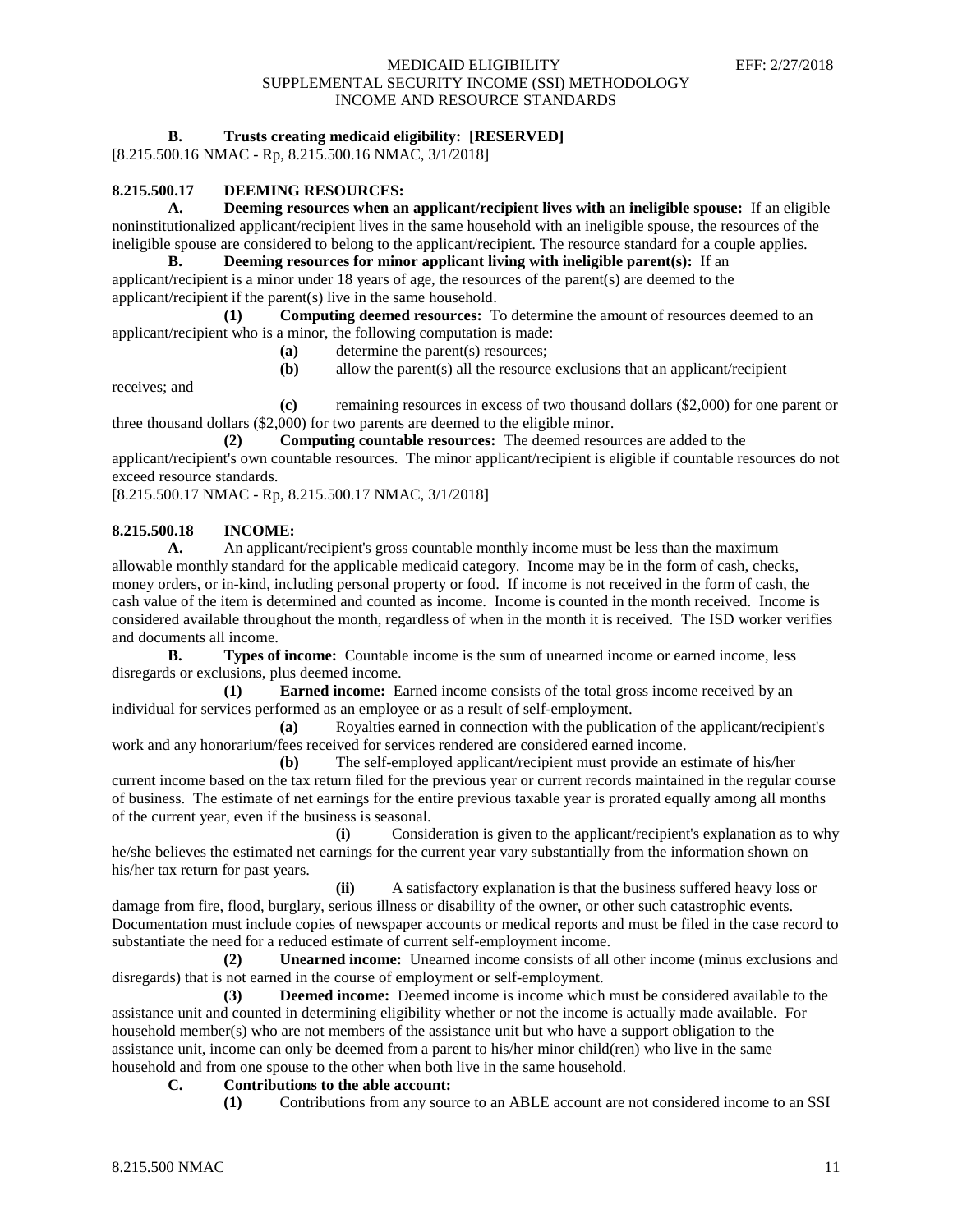recipient.

income.

**(2)** However:

**(a)** An SSI recipient's earnings contributed to an ABLE account are still considered wages and counted (even if payroll deduction).

**(b)** Gifts to an SSI recipient to be deposited into an ABLE account are considered as

**(c)** Gifts made directly into an ABLE account are not income.

[8.215.500.18 NMAC - Rp, 8.215.500.18 NMAC, 3/1/2018]

**8.215.500.19 INCOME STANDARDS:** See 8.200.520 NMAC and following subsections for income standards applicable to the SSI-related medicaid categories.

**A. Income exclusions:** Income exclusions are applied before income disregards. Exclusions are applied in determining eligibility whether the income belongs to the applicant/recipient or to an individual from whom income is deemed.

**B. Infrequent or irregular income:** Exclude the first thirty dollars (\$30) per calendar quarter of earned income; and the first sixty dollars (\$60) per calendar quarter of unearned income. The following definitions apply.

> **(1)** "Irregular income" is income received on an unscheduled or unpredictable basis. **(2)** "Infrequent income" is income received only once during a calendar quarter from a single

source and includes:

- **(a)** proceeds of life insurance policies;
- **(b)** prizes and awards;
- **(c)** gifts;
- **(d)** support and alimony;
- **(e)** inheritances;
- **(f)** interest per account, and royalties;
- **(g)** one-time lump sum payments, such as social security or retroactive SSI.

**(3)** "Frequency" is evaluated for the calendar quarter (i.e., January - March, April - June, July - September, October - December) but the dollar amount is considered in the month received.

- **C. Foster care:** Foster care payments are totally excluded if:
	- **(1)** the foster child is not eligible for SSI; and

**(2)** the child was placed in the applicant/recipient's home by a public or private nonprofit child placement or child care agency.

**D. Domestic volunteer services exclusions:** Payments to volunteers under domestic volunteer services (ACTION) programs are excluded from consideration as income in the eligibility determination process. These programs include the following:

- **(1)** volunteers in service to America (VISTA);
- **(2)** university year for action (UYA);
- **(3)** special demonstration and volunteer programs;
- **(4)** retired senior volunteer program (RSVP);
- **(5)** foster grandparent program;
- **(6)** senior companion program.

**E. Census bureau employment:** Wages paid by the census bureau for temporary employment related to the census are excluded from consideration as income in the eligibility determination process. [8.215.500.19 NMAC - Rp, 8.215.500.19 NMAC, 3/1/2018]

## **8.215.500.20 UNEARNED INCOME:**

A. Unearned income includes all income not earned in the course of employment or self-employment.

**B.** Income paid to one spouse is considered the income of that spouse. One-half the total income paid to a couple is considered available to each member of the couple.

**(1)** If payment is made in the name of either or both spouses and another party, only the applicant/recipient's proportionate share is considered available to him/her.

**(2)** If income is derived from property for which ownership is not established, such as unprobated property, one-half of the income is considered available to each member of a married couple.

**C. Standards for unearned income:** Unearned income is computed on a monthly basis. If there are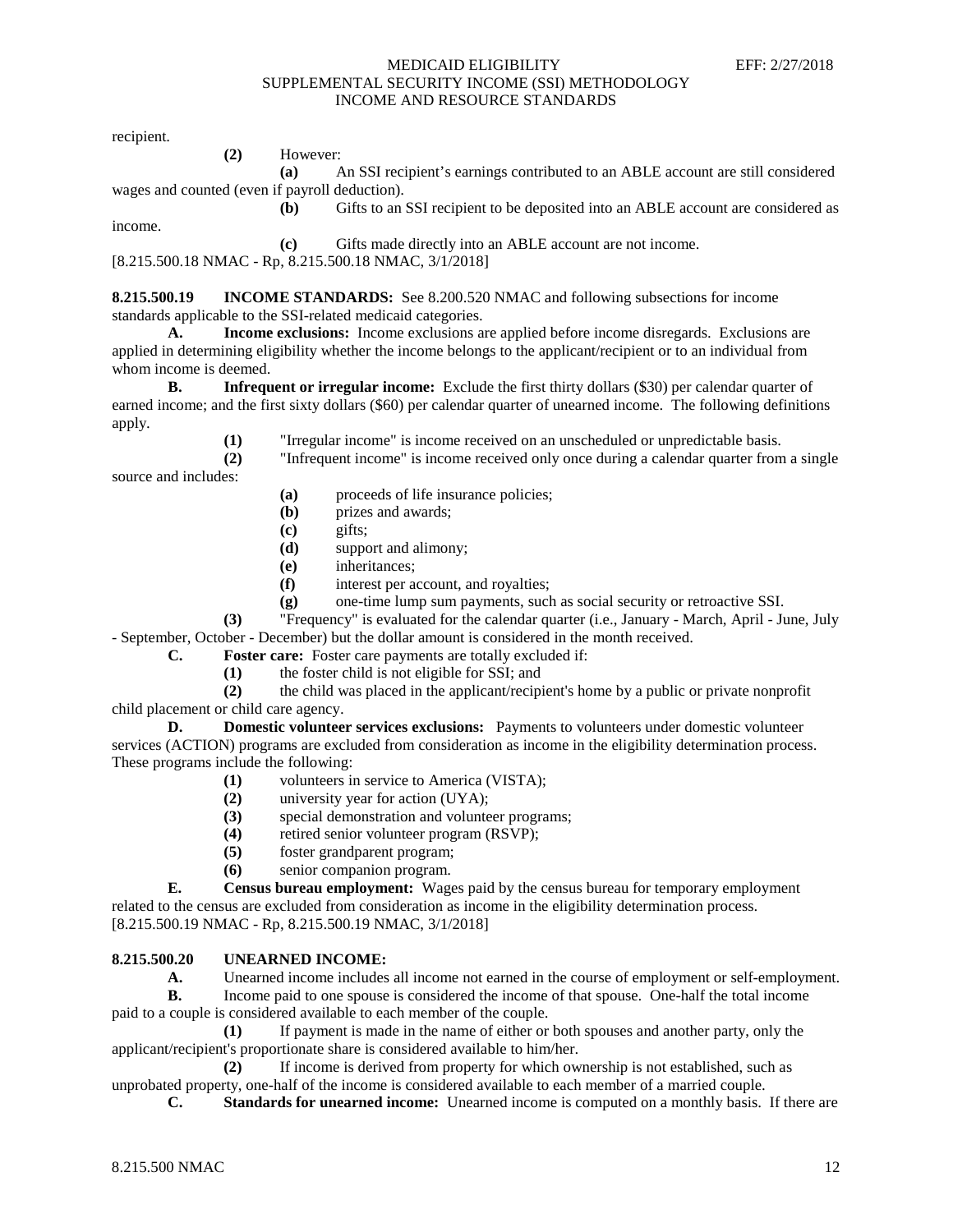no expenses incurred with the receipt of unearned income, such as annuities, pensions, retirement payments or disability benefits, the gross amount is considered countable unearned income.

**(1) Social security overpayments:** If the social security administration withholds an amount because of an overpayment, the gross social security payment amount is used to determine eligibility.

**(2) Rental income:** If an applicant/recipient has rental property, the ISD worker allows the cost of real estate taxes, maintenance and repairs, advertising, mortgage insurance and interest payments on the mortgage as deductions from the amount received as rent.

**(3) Interest on promissory note or sales contract:** The portion of the payment representing interest received from a promissory note or sales contract is considered unearned income. The market value of promissory notes or sales contracts and the portion of the payment representing payment of the principal are considered resources. See also Subsection L of Section 8.215.500.14 NMAC, *home replacement exclusion*.

**D. Unearned income exclusions:**

**(1) Interest from an excluded burial fund:** Interest from an excluded burial fund is not considered unearned income if the interest is applied toward the fund balance. If the interest is paid to the applicant/recipient, it is considered unearned income.

**(2) Tax refunds and earned income tax credit:** Tax refunds from any public agency for property taxes or taxes on food purchases are totally excluded. Any portion of a federal income tax return which constitutes an earned income tax credit is excluded.

**(3) Grants, scholarships and fellowships:** All grants, scholarships and fellowships used to pay tuition and fees at an educational institution, including vocational and technical schools, are totally excluded. Any portion of a grant, scholarship or fellowship used to pay any other expense, such as food, clothing or shelter, is not excluded.

**(4) Veterans payments:** Veterans aid and attendance (A&A) payments are excluded from unearned income for determination of eligibility.

**(a)** If an applicant/recipient receives an augmented VA payment as a veteran or veteran's widow or widower, the payment amount may include an increment for a dependent. If so, the VA must be contacted to provide documentation of the portion of the payment which represents the dependent's increment. When verified, this amount of the VA payment is considered the dependent's income.

**(b)** The portion of a veterans administration improved pension (VAIP) benefit intended for unreimbursed medical expenses is excluded for purposes of eligibility determination.

**(5) Payments by a third party:** Third party payments are excluded as income if made directly to the applicant/recipient's creditor.

**(a)** Third party payments may include mortgage payments by credit life or credit disability insurance and installment payments by a family member on a burial plot or prepaid burial contract.

**(b)** Interest from a burial contract that is automatically applied to the outstanding balance is excluded from unearned income. If the payment or interest is sent to the individual, it is counted as unearned income regardless of the sender's (third party's) intentions. This applies even if the sender specifies the purpose of the payment on the check.

**(c)** This provision does not apply if the signature of the creditor and the individual must both be present in order to negotiate the check (two-party check).

**(6) Indian tribe per capita payments:** Certain per capita payments are excluded from income and resources.

**(a)** Up to two thousand dollars two thousand dollars (\$2,000) of per capita distributions of judgment funds to members of the confederated tribes of the Warm Springs Reservation are excluded except for funds held by Alaska native regional and village corporations (ANRVC) that are not held in trust by the secretary of the interior. ANRVC dividend distributions are not excluded from countable income under this exclusion (per Public Law 97-436 section 4, 98-64, and 100-580).

**(b)** All distributions to heirs of certain deceased Indians under the Old Age Assistance Claims Settlement Act except for per capita shares in excess of two thousand dollars (\$2,000) (per Public Law 98-500 section 8).

**(c)** Up to two thousand dollars (\$2,000) per year received by Indians that is derived from individual interests in trust or restricted lands (per Public Law 103-66 section 13736, 92-203, and 100-241).

**(d)** Up to two thousand dollars (\$2,000) per year received by Indians that is derived from individual interests in trust or restricted lands (per Public Law 111-291).

**(e)** Amounts received by an individual as a lump sum or a periodic payment via the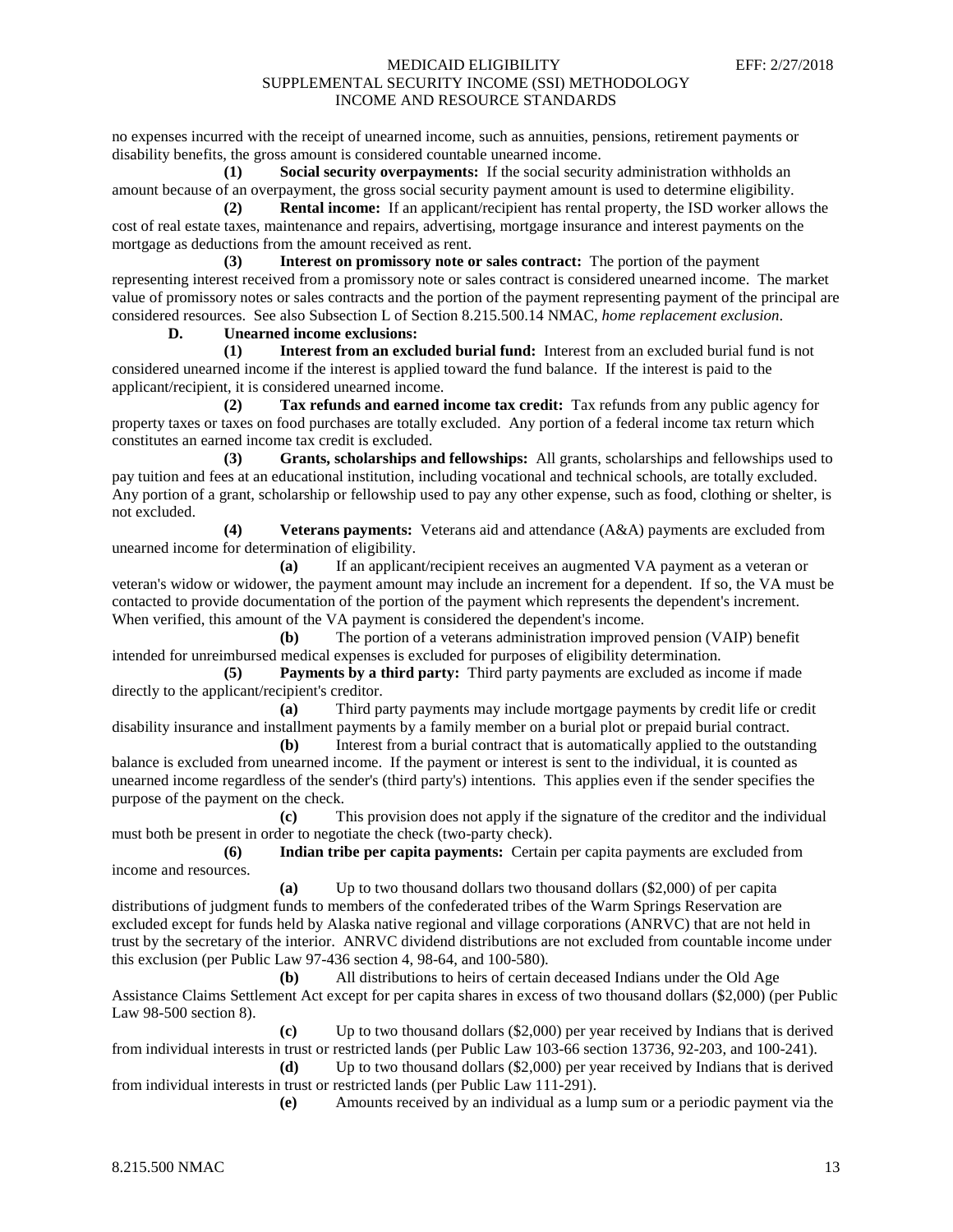Cobell settlement cannot be counted as income in the month received or as a resource for a one year period beginning with the date of receipt (per Public Law 111-291 section 101). **(7) Plans for achieving self-support:** Income derived from, or necessary to, an approved plan for achieving self-support for a blind or disabled applicant/recipient under 65 years of age is excluded. **(a)** For an applicant/recipient who is blind or disabled and over 65 years of age, this exclusion applies only if he/she received medicaid for the month preceding his/her 65th birthday. **(b)** The self-support plan must be in writing and contain the following: **(i)** designated occupational objective; **(ii)** specification of any savings (resource) or earnings needed to complete the plan, such as amounts needed for purchase of equipment or for financial independence; **(iii)** identification and segregation of any income saved to meet the

occupational goal; and

**(iv)** designation of a time period for completing the plan and achieving the

occupational goal.

**(c)** Plans for achieving self-support are developed by vocational rehabilitation counselors. If a self-support plan is not in place, the ISD worker makes a referral to the division of vocational rehabilitation (DVR).

**(d)** The ISD worker forwards the written plan and documentation to the MAD eligibility unit. The plan must be approved by that unit.

- **(e)** An approved plan is valid for the following specified time periods:
	- (i) initial period of no more than 18 months;<br>(ii) extension period of no more than 18 mont
	- extension period of no more than 18 months;
	- **(iii)** final period of no more than 12 months; and
	- **(iv)** total period of no more than 48 months.

**(8) Agent orange settlement payments:** Agent orange settlement payments made to veterans or their survivors are excluded from consideration as income in determining eligibility.

**(9) Radiation Exposure Compensation Act payments:** Payments made under the Radiation Exposure Compensation Act are excluded from consideration as income in determining eligibility.

**(10) Remembrance, responsibility and the future foundation:** Payments to individual survivors forced into slave labor by the Nazis are excluded.

**(11) Victims compensation payments:** Payments made by a state-administered fund established to aid victims of crime are excluded from consideration as income in determining eligibility.

**(12) SSI lump sums for retroactive periods:** Supplemental security income (SSI) lump sum payments for retroactive periods are excluded from consideration as countable income in the month received.

**(13) Life insurance and other burial benefits:** Life insurance and other burial benefits are unearned income to the beneficiary (not the owner). The ISD worker must subtract the amount spent on the insured individual's last illness or burial up to one thousand five hundred dollars (\$1,500). Any excess is counted as unearned income.

**(14) One hundred percent state-funded assistance payment:** Any one hundred percent state-funded assistance payment based on need, such as general assistance (GA), is excluded. Any interim payments made by a state or municipality from all state or local funds while an SSI application is pending are excluded.

**(15) ABLE ACT distributions:** Distributions from an ABLE account are excluded as income of the designated beneficiary. Qualified disability expenses (QDEs) are expenses related to the blindness or disability of the designated beneficiary and for the benefit of the designated beneficiary. The following (QDEs) are excluded:

**(a) Housing related QDEs:** mortgages (including house insurance), real property taxes, rent, heating fuel, gas, electricity, water, sewer, and garbage removal.

**(b) Non-housing related QDEs:** education, transportation, employment training and support, assistive technology and related services, health, prevention and wellness, financial management and administrative services, legal fees, expenses for ABLE account oversight and monitoring, funeral and burial, and basic living expenses.

**(c) Non-qualified expenses.**

**(d) QDEs for non-housing:** Distributions for other non-housing expenses are excluded if retained beyond the month received in their current ABLE account if the distribution is identifiable and is intended to eventually be expended for non-housing costs.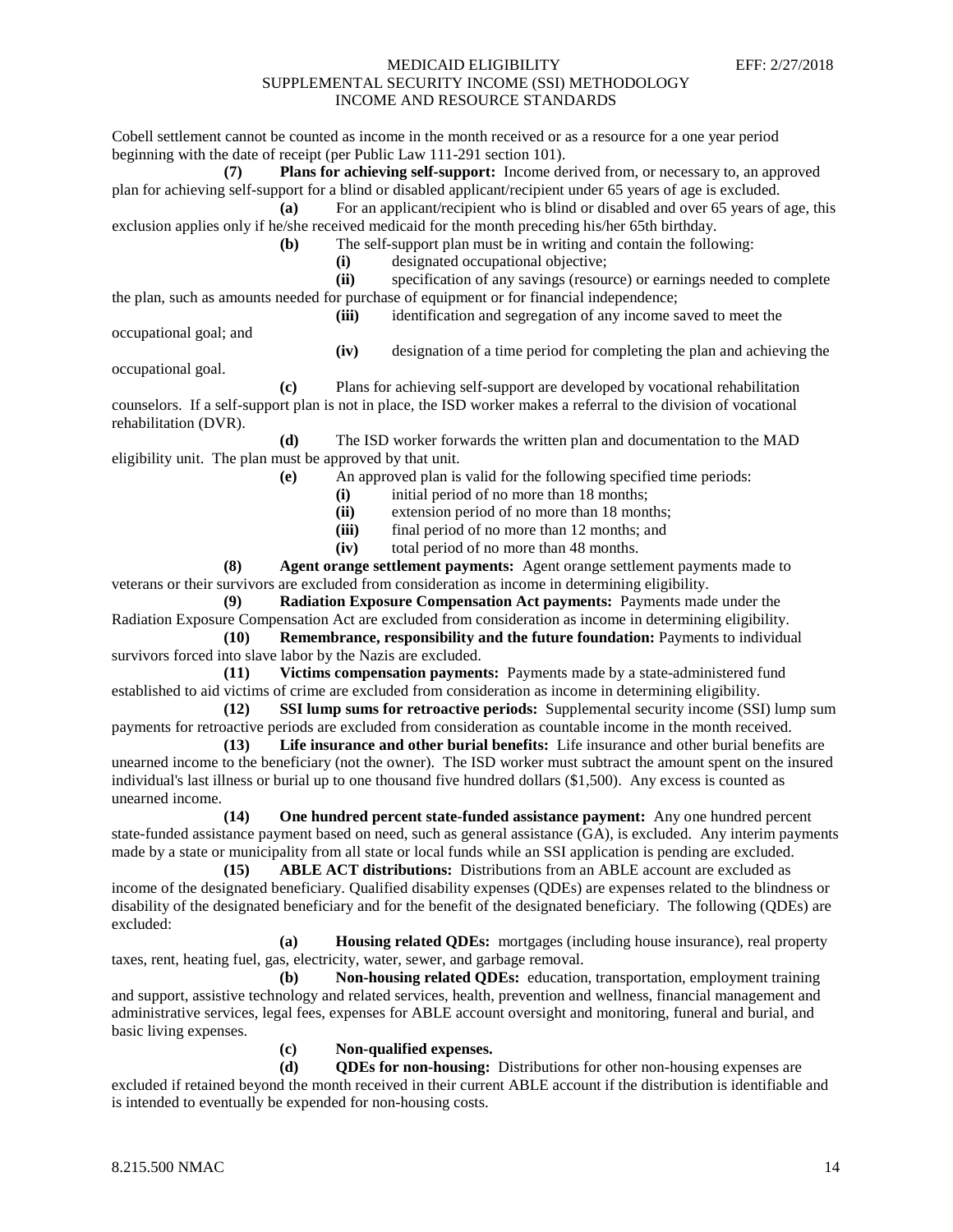**(e) Non-qualified expenses: N**ot excluded under the ABLE Act are housing-

related or other QDEs if retained by the beneficiary for two months. [8.215.500.20 NMAC - Rp, 8.215.500.20 NMAC, 3/1/2018]

# **8.215.500.21 DEEMED INCOME:**

**A. Availability:** Deemed income is income which must be considered available to members of an assistance unit regardless of whether the income is actually made available.

**B. Situations in which deeming occurs:** For household member(s) who are not members of the assistance unit but who have a support obligation to the assistance unit member(s), income can only be deemed from a parent(s) to his/her minor child(ren) who live in the same household and from one spouse to the other when both live in the same household.

**C. Parent or spouse receiving benefits based on economic need:** In a deeming situation where one parent or the spouse is receiving a needs benefit, the benefit plus all of the income of the spouse/parent who receives the benefit is excluded from the deeming process. This exclusion applies only to the income of the individual who receives the benefit.

**(1) Needs benefit defined:** "Needs benefit" is any benefit or assistance which is paid by a governmental agency on the basis of economic need.

**(2) Consideration of household membership:** Even if the income of one parent is excluded from the deeming process, the parent is considered a member of the household for purposes of determining the parental allocation. This does not apply to benefits received under the temporary assistance to needy families (TANF) program. No income is allocated to a parent or child if that parent or child is receiving TANF assistance.

**D. Applicant living with ineligible spouse:**

**(1)** If an applicant/recipient is living in the same household with an ineligible spouse, income may be deemed from the ineligible spouse to the applicant/recipient.

**(2)** The methodology described below does not apply to the qualified medicare beneficiaries (QMB) program. See Paragraph (1) of Subsection B of Section 8.240.500.15 NMAC for methodology applicable to the QMB program only.

**(a) Evaluation of applicant's income:** Determine the amount of income available to the applicant using only the applicant's own income and allow the twenty dollars (\$20) disregard. If the applicant/recipient has earned income, the first sixty five dollars (\$65) plus one-half of the remainder is also disregarded.

**(i)** If an applicant/recipient's own income exceeds the income standard for an individual, the applicant/recipient is ineligible. No further calculation needs to be done.

**(ii)** If an applicant/recipient's countable income is less than the standard for an individual, determine the ineligible spouse's gross income.

**(b) Evaluation of ineligible spouse's gross income:** Determine the ineligible spouse's gross income (both earned and unearned). Subtract the twenty dollars (\$20) general disregard plus the first sixty five dollars (\$65) and one-half of the remainder from any earned income. If there are no children in the household, compare the ineligible spouse's countable income to one-half of the SSI federal benefit rate (FBR) for an individual not living in the household of others. If the ineligible spouse's countable income is less than one-half of the SSI FBR, no income is deemed from the ineligible spouse to the applicant/recipient. If the ineligible spouse's countable income equals or exceeds one-half of the SSI FBR, income is deemed from the ineligible spouse to the applicant.

## **E. Applicant living with ineligible spouse and children:**

**(1)** A "child" is under 18 years of age or under 21 years of age if a full-time student at an accredited institution of learning.

**(2)** If there are children in the household, subtract a living allowance for each ineligible child from the ineligible spouse's countable income. The living allowance is one-half of the monthly SSI FBR for an individual not living in a household with others less any income attributable to the child. If the remaining amount is less than one-half of the SSI FBR, no income is deemed from the ineligible spouse to the applicant/recipient. If the remaining amount equals or exceeds one-half of the SSI FBR, income is deemed from the ineligible spouse to the applicant/recipient.

**(3) Determination of countable income:** Add the total gross unearned income of the ineligible spouse to the total gross unearned income of the applicant/recipient. The twenty dollars (\$20) disregard is deducted from the combined total of the couple's unearned income. If the total unearned income is less than twenty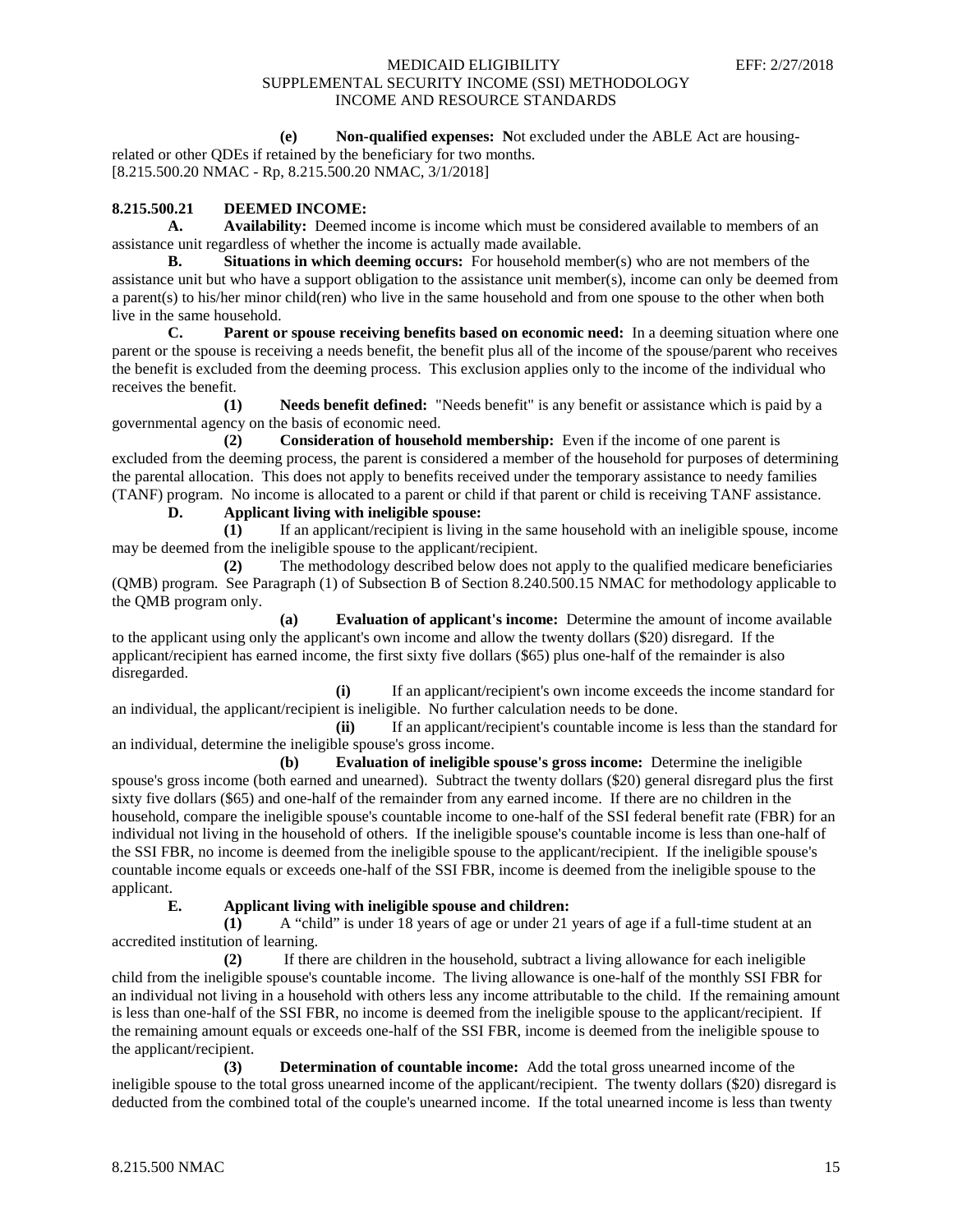dollars (\$20), the remainder is deducted from the combined total of the couple's earned income. The first sixty five dollars (\$65) and half (1/2) of the remainder is subtracted from the combined total of the couple's earned income. After all applicable disregards have been subtracted, the remaining earned and unearned income amounts are combined to arrive at the total countable income. If the total countable income is less than the income standard for a couple, the applicant/recipient is eligible.

**F. Applicant child living with ineligible parents:** A "child" applicant/recipient is under 18 years of age. The ISD worker determines the total gross monthly amount of parental income, both unearned and earned. The ISD worker applies appropriate income disregards to calculate the countable deemed income. See Section 8.200.520.18 NMAC, *deemed income worksheet*. If the deemed income plus the child's separate income exceeds the income standard for an applicant/recipient, the child is not eligible for that month.

**G. Applicant/recipient parent and applicant/recipient child(ren):** If a household is composed of an applicant/recipient parent and an applicant/recipient child(ren), the income is deemed from the ineligible spouse to the applicant/recipient spouse if appropriate. See Subsection B of Section 8.215.500.21 NMAC, *deemed income*.

**(1)** If there is enough total income to make the applicant/recipient parent ineligible, the remainder of the income is carried over to be deemed to the child(ren). Deemed income is divided equally among the applicant/recipient children.

**(2)** If the total countable income of the child, including the deemed income, is more than the applicable income standard, the child is ineligible.

[8.215.500.21 NMAC - Rp, 8.215.500.21 NMAC, 3/1/2018]

**8.215.500.22 DISREGARDS:** Income disregards are allowed as described below when applicable. **A. Child support payments:** One-third of the amount of child support payments made to a child

applicant/recipient is disregarded. The remainder is considered unearned income, subject to the appropriate disregards.<br>B.

**Twenty dollar disregard:** The first twenty dollars (\$20) of unearned or earned income received in a month is disregarded. This disregard is applied first to unearned income, then to earned income if the unearned income is less than twenty dollars (\$20). If there is no unearned income, the entire twenty dollars (\$20) is applied to the gross earned income. This disregard is not applicable to payments made to an applicant/recipient through a state or other government assistance program, or by a private charitable organization, where such payments are based on the applicant/recipient's need.

**C. Additional earned income disregard:** After disregarding the first twenty dollars (\$20) as specified in Subsection B of Section 8.215.500.22 NMAC above, if appropriate, earned income of sixty-five (\$65) per month plus one-half of the remainder is disregarded.

**D. Work-related expenses of the blind or disabled:** Work-related expenses of an employed applicant/recipient or couple who is/are legally blind or disabled are disregarded. This disregard is for earned income only. The dollar amount of expenses which may be disregarded must be items or services directly related to enabling a person to work and which are necessarily incurred by that individual because of a physical or mental disability or blindness. Such costs incurred must be reasonable. Expenses are disregarded when paid and must be verified.

**(1)** This disregard does not apply to an applicant/recipient who is blind and is 65 years of age or older, unless he/she was receiving SSI payments due to blindness or disability in the month before turning 65 or received payments under a state aid to the blind or disabled program.

**(2)** Types of work-related expenses which may be disregarded include:

- **(a)** federal, state, and local income taxes;
- **(b)** social security contributions;
- **(c)** union dues;

**(d)** transportation costs, including actual cost of bus/taxi cab fare, or 15 cents per

mile for private automobile;

- **(e)** lunches;
- **(f)** child care costs, if not otherwise provided;
- **(g)** uniforms, tools, and other necessary equipment;
- **(h)** special vehicle modifications to enable transportation to and from work, but not the cost of the vehicle itself;

**(i)** attendants who may be hired for the purpose of taking applicant/recipient to and from work, and getting ready for work;